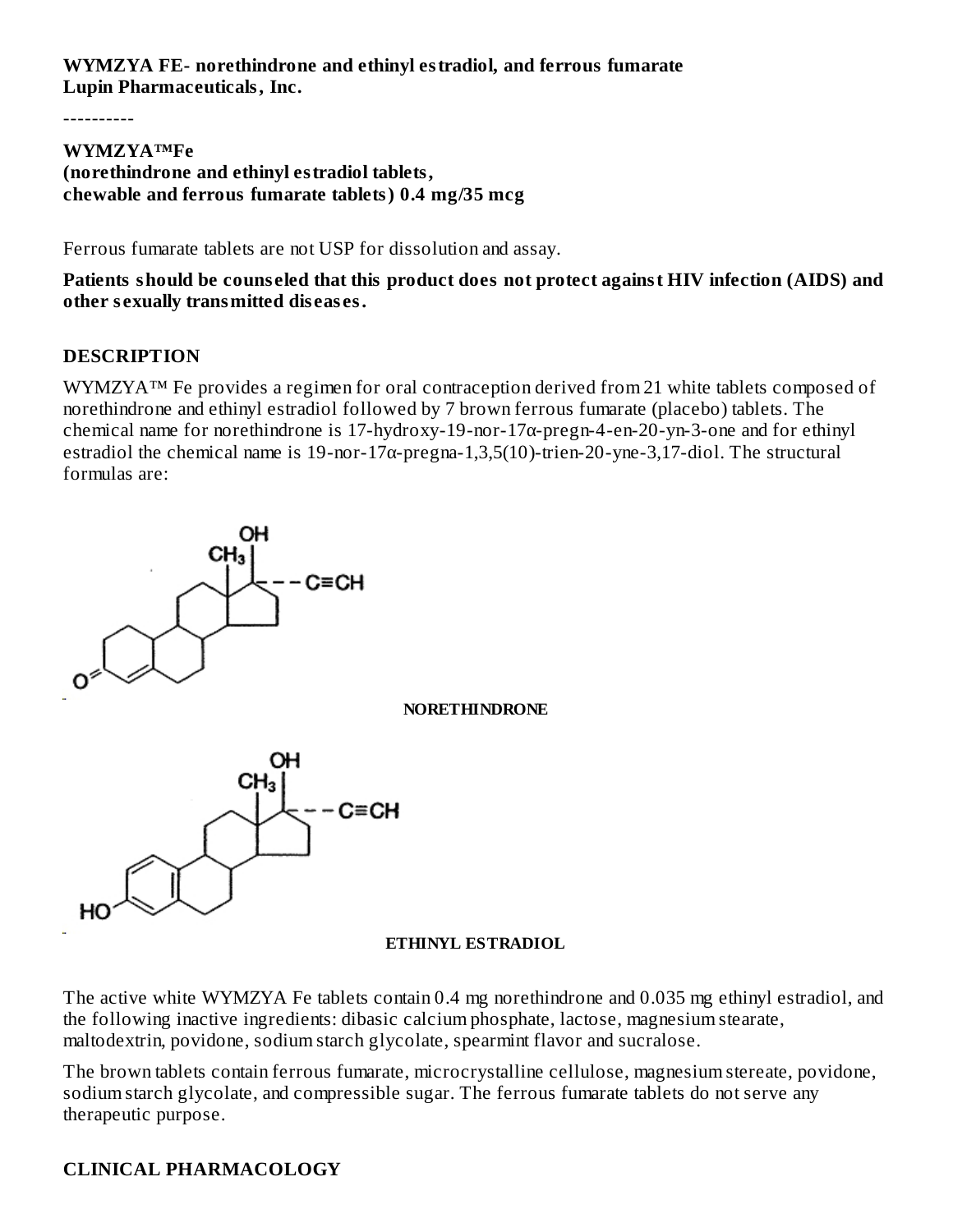Combination oral contraceptives act by suppression of gonadotropins. Although the primary mechanism of this action is inhibition of ovulation, other alterations include changes in the cervical mucus (which increase the difficulty of sperm entry into the uterus) and the endometrium (which reduce the likelihood of implantation).

#### **PHARMACOKINETICS**

#### **Absorption**

Ethinyl estradiol and norethindrone are rapidly absorbed with maximum plasma concentrations occurring within 2 hours after WYMZYA Fe administration (see Table 1). Norethindrone appears to be completely absorbed following oral administration; however, it is subject to first-pass metabolism resulting in an absolute bioavailability of approximately 65%. Large intersubject variability is reflected in a 3- to 5 fold variation in norethindrone bioavailability. Ethinyl estradiol bioavailability is approximately 43% due to small-intestinal and hepatic first-pass metabolism.

#### **Table 1. Mean ±SD Pharmacokinetic Parameters Following Single Dos e Administration of WYMZYA Fe in Healthy Female Subjects Under Fasting Conditions.**

| Norethindrone/Ethinyl Estradiol                                                                                                                                                 | $ t_{\rm max}$ (h)                                       | $C_{\text{max}}$ (pg/mL) | $AUC_{0-\infty}$ (pg•h/mL)     | $t_{1/2}$ (h)            |  |  |  |
|---------------------------------------------------------------------------------------------------------------------------------------------------------------------------------|----------------------------------------------------------|--------------------------|--------------------------------|--------------------------|--|--|--|
| Norethindrone $0.4$ mg                                                                                                                                                          | $1.24 \pm 0.40^*$                                        | $4210.6 \pm 1628.8^*$    | $18034.9 \pm 7852.9^{\dagger}$ | $8.6 \pm 3.7^{\dagger}$  |  |  |  |
| Ethinyl Estradiol 35 mcg                                                                                                                                                        | $1.44 \pm 0.33^{\dagger}$  131.4 $\pm$ 34.2 <sup>†</sup> |                          | $1065.8 \pm 276.2^{\dagger}$   | $17.1 \pm 4.4^{\dagger}$ |  |  |  |
| $ C_{\text{max}} $ = maximum plasma concentration; t <sub>max</sub> = time to reach $C_{\text{max}}$ ; AUC = area under the curve; t <sub>1/2</sub> =<br>elimination half life. |                                                          |                          |                                |                          |  |  |  |

 $n = 26$ 

† n = 25

Effect of Food. Single-dose administration of WYMZYA Fe tablets with food decreased the maximum norethindrone and ethinyl estradiol concentration by 53% and 47%, respectively; the extent of norethindrone and ethinyl estradiol absorption (AUC values) was not affected by food administration.

#### **Distribution**

Norethindrone is 36% bound to sex hormone-binding globulin (SHBG) and 61% bound to albumin. Ethinyl estradiol is not bound to SHBG but is highly (98.5%) bound to albumin. Volume of distribution of norethindrone and ethinyl estradiol ranges from 2 to 4 L/kg.

#### **Metabolism**

Norethindrone undergoes extensive biotransformation, primarily via reduction, followed by sulfate and glucuronide conjugation; less than 5% of a norethindrone dose is excreted unchanged; greater than 50% and 20-40% of a dose is excreted in urine and feces, respectively. The majority of metabolites in the circulation are sulfates, with glucuronides accounting for most of the urinary metabolites.

Ethinyl estradiol is also extensively metabolized, both by oxidation and by conjugation with sulfate and glucuronide. Sulfates are the major circulating conjugates of ethinyl estradiol, and glucuronides predominate in urine. The primary oxidative metabolite is 2-hydroxy-ethinyl estradiol which is formed by the CYP3A4 isoform of cytochrome P450.

#### **Excretion**

Plasma clearance values for norethindrone and ethinyl estradiol are similar (approximately 0.4 L/hr/kg). Ethinyl estradiol and norethindrone are excreted in both urine and feces, primarily as metabolites. Ethinyl estradiol is excreted in urine and feces as glucuronides and sulfates, and about 28-43% undergoes enterohepatic circulation. The mean terminal elimination half-lives of norethindrone and ethinyl estradiol following single dose administration of WYMZYA Fe are approximately 9 hours and 17 hours, respectively.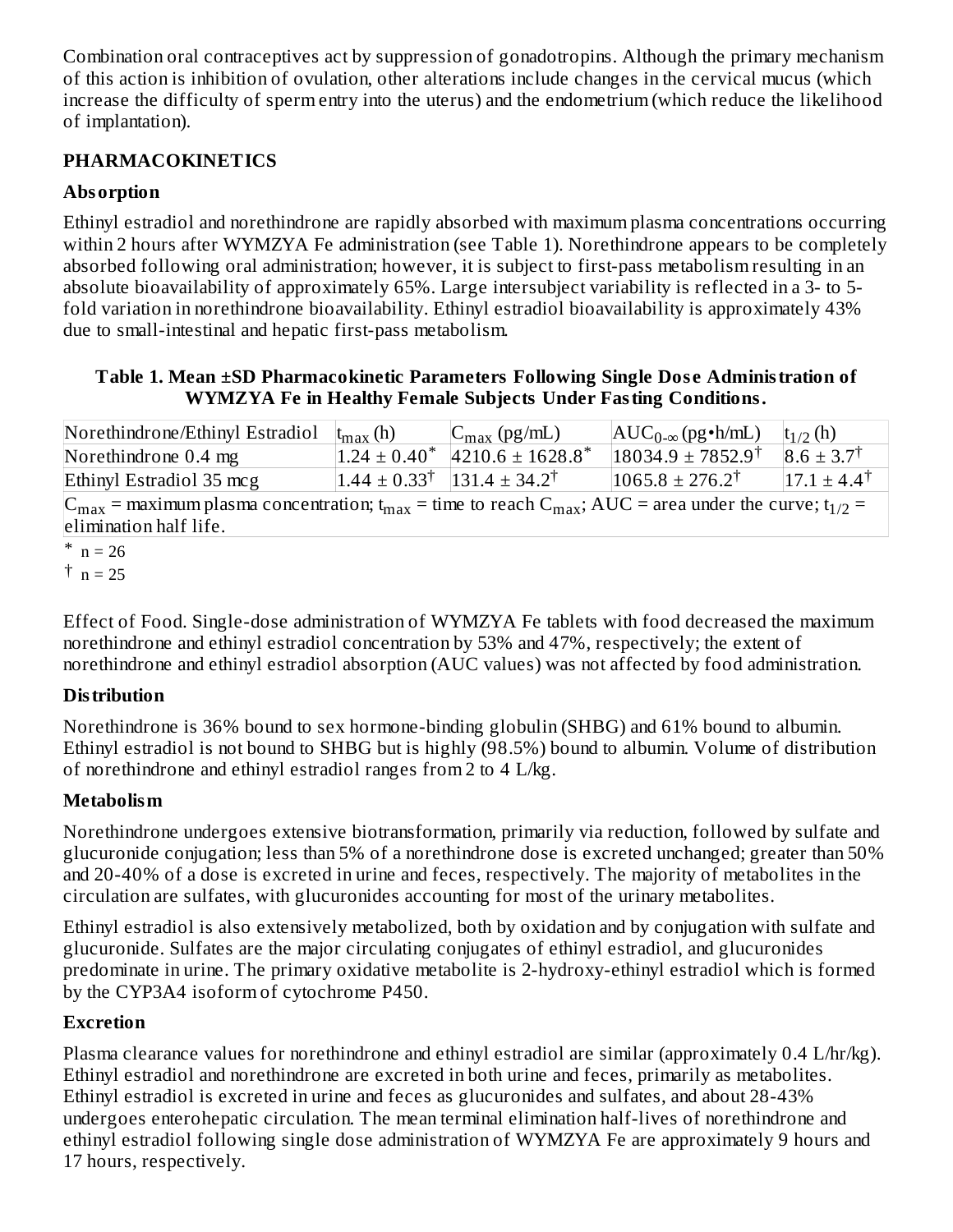#### **Special Populations**

**Race.** The effect of race on the disposition of norethindrone and ethinyl estradiol after WYMZYA Fe administration has not been evaluated.

**Renal Insufficiency.** The effect of renal disease on the disposition of norethindrone and ethinyl estradiol after WYMZYA Fe administration has not been evaluated. In premenopausal women with chronic renal failure undergoing peritoneal dialysis who received multiple doses of an oral contraceptive containing ethinyl estradiol and norethindrone, plasma ethinyl estradiol concentrations were higher and norethindrone concentrations were unchanged compared to concentrations in premenopausal women with normal renal function.

**Hepatic Insufficiency.** The effect of hepatic disease on the disposition of norethindrone and ethinyl estradiol after WYMZYA Fe administration has not been evaluated. However, ethinyl estradiol and norethindrone may be poorly metabolized in patients with impaired liver function.

#### **Drug-Drug Interactions**

#### See **PRECAUTIONS** section—**DRUG INTERACTIONS**

#### **INDICATIONS AND USAGE**

WYMZYA Fe is indicated for the prevention of pregnancy in women who elect to use this product as a method of contraception.

Oral contraceptives are highly effective. Table 2 lists the typical unintended pregnancy rates for users of combination oral contraceptives and other methods of contraception. The efficacy of these contraceptive methods, except sterilization, the IUD, and implants, depends upon the reliability with which they are used. Correct and consistent use of methods can result in lower failure rates.

#### **TABLE 2 Percentage of women experiencing an unintended pregnancy during the first year of** typical use and the first year of perfect use of contraception and the percentage continuing use at **the end of the first year. United States.**

|                             | % of Women Experiencing an<br>Unintended<br>Pregnancy within the First Year of Use Continuing Use at | % of Women<br>One Year <sup>*</sup> |     |  |
|-----------------------------|------------------------------------------------------------------------------------------------------|-------------------------------------|-----|--|
| Method                      | Typical Use <sup><math>\dagger</math></sup>                                                          | Perfect Use <sup>‡</sup>            |     |  |
| (1)                         | (2)                                                                                                  | (3)                                 | (4) |  |
| Chance $\delta$             | 85                                                                                                   | 85                                  |     |  |
| Spermicides                 | 26                                                                                                   | 6                                   | 40  |  |
| Periodic abstinence         | 25                                                                                                   |                                     | 63  |  |
| Calendar                    |                                                                                                      | 9                                   |     |  |
| <b>Ovulation Method</b>     |                                                                                                      | 3                                   |     |  |
| Sympto-thermal <sup>#</sup> |                                                                                                      | $\overline{2}$                      |     |  |
| Post-Ovulation              |                                                                                                      | 1                                   |     |  |
| $Cap^b$                     |                                                                                                      |                                     |     |  |
| Parous Women                | 40                                                                                                   | 26                                  | 42  |  |
| Nulliparous Women           | 20                                                                                                   | 9                                   | 56  |  |
| Sponge                      |                                                                                                      |                                     |     |  |
| Parous Women                | 40                                                                                                   | 20                                  | 42  |  |
| Nulliparous Women           | 20                                                                                                   | 9                                   | 56  |  |
| Diaphragm <sup>b</sup>      | 20                                                                                                   | 6                                   | 56  |  |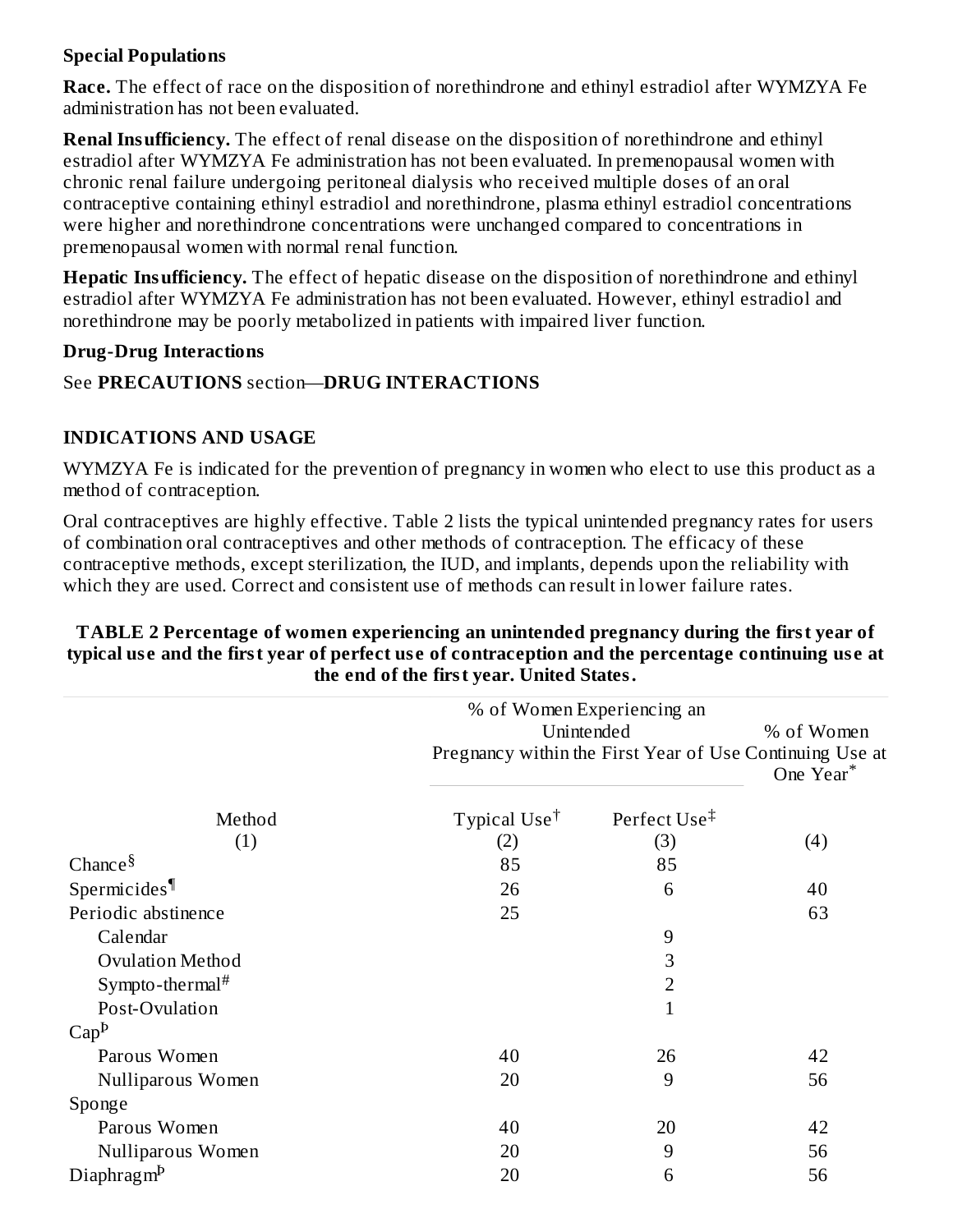| Withdrawal                                        | 19   | $\overline{4}$ |     |
|---------------------------------------------------|------|----------------|-----|
| $Condom^{\beta}$                                  |      |                |     |
| Female (reality)                                  | 21   | 5              | 56  |
| Male                                              | 14   | 3              | 61  |
| Pill                                              | 5    |                | 71  |
| Progestin only                                    |      | 0.5            |     |
| Combined                                          |      | 0.1            |     |
| <b>IUD</b>                                        |      |                |     |
| Progesterone T                                    | 2.0  | 1.5            | 81  |
| Copper T 380A                                     | 0.8  | 0.6            | 78  |
| $LNg$ 20                                          | 0.1  | 0.1            | 81  |
| Depo-Provera <sup>®</sup>                         | 0.3  | 0.3            | 70  |
| Norplant <sup>®</sup> and Norplant <sup>®</sup> 2 | 0.05 | 0.05           | 88  |
| Female Sterilization                              | 0.5  | 0.5            | 100 |
| Male Sterilization                                | 0.15 | 0.10           | 100 |

**Emergency Contraceptive Pills**: Treatment initiated within 72 hours after unprotected intercourse reduces risk of pregnancy by at least 75% à

**Lactational Amenorrhea Method**: LAM is a highly effective, *temporary* method of contraception è

Source: Trussell J, Stewart F, Contraceptive Efficacy. In Hatcher RA, Trussell J, Stewart F, Cates W, Stewart GK, Kowal D, Guest F, *Contraceptive Technology: Seventeenth Revised Edition*. New York, NY: Irvington Publishers, 1998.

- \* Among couples attempting to avoid pregnancy, the percentage who continue to use a method for one year
- † Among *typical* couples who initiate use of a method (not necessarily for the first time), the percentage who experience an accidental pregnancy during the first year if they do not stop use for any other reason
- ‡ Among couples who initiate use of a method (not necessarily for the first time) and who use it *perfectly* (both consistently and correctly), the percentage who experience an accidental pregnancy during the first year if they do not stop use for any other reason
- § The percentage of women becoming pregnant noted in columns (2) and (3) are based on data from populations where contraception is not used and from women who cease using contraception in order to become pregnant. Among such populations, about 89% became pregnant in one year. This estimate was lowered slightly (to 85%) to represent the percentage that would become pregnant within one year among women now relying on reversible methods of contraception if they abandon contraception altogether
- ¶ Foams, creams, gels, vaginal suppositories and vaginal film
- $^\#$  Cervical mucous (ovulation) method supplemented by calendar in the preovulatory and basal body temperature in the postovulatory phases
- Þ With spermicidal cream or jelly
- ß Without spermicides
- à The treatment schedule is one dose within 72 hours after unprotected intercourse and a second dose 12 hours after the first dose. The Food and Drug Administration has declared the following brands of oral contraceptives to be safe and effective for emergency contraception: Ovral $^{\circledR}$  (1 dose is 2 white pills), Alesse $^{\circledR}$  (1 dose is 5 pink pills), Nordette $^\circledR$  or Levlen $^\circledR$  (1 dose is 2 light orange pills), Lo/Ovral $^\circledR$  (1 dose is 4 white pills), Triphasil $^\circledR$  or Tri-Levlen<sup>®</sup> (1 dose is 4 yellow pills)  $\mathbb{B}$  (1 dose is 2 white pills) Alessa $\mathbb{B}$  $\circledR$  or Levlan<sup>®</sup> (1 dose is 2 light orange pills) Lo/Ovral<sup>®</sup> (1 dose is 4 white pills) Triphasil<sup>®</sup>
- è However, to maintain effective protection against pregnancy, another method of contraception must be used as soon as menstruation resumes, the frequency or duration of breastfeeds is reduced, bottle feeds are introduced or the baby reaches six months of age

#### **CONTRAINDICATIONS**

Combination oral contraceptives should not be used in women who currently have the following conditions:

- Thrombophlebitis or thromboembolic disorders
- History of deep vein thrombophlebitis or thromboembolic disorders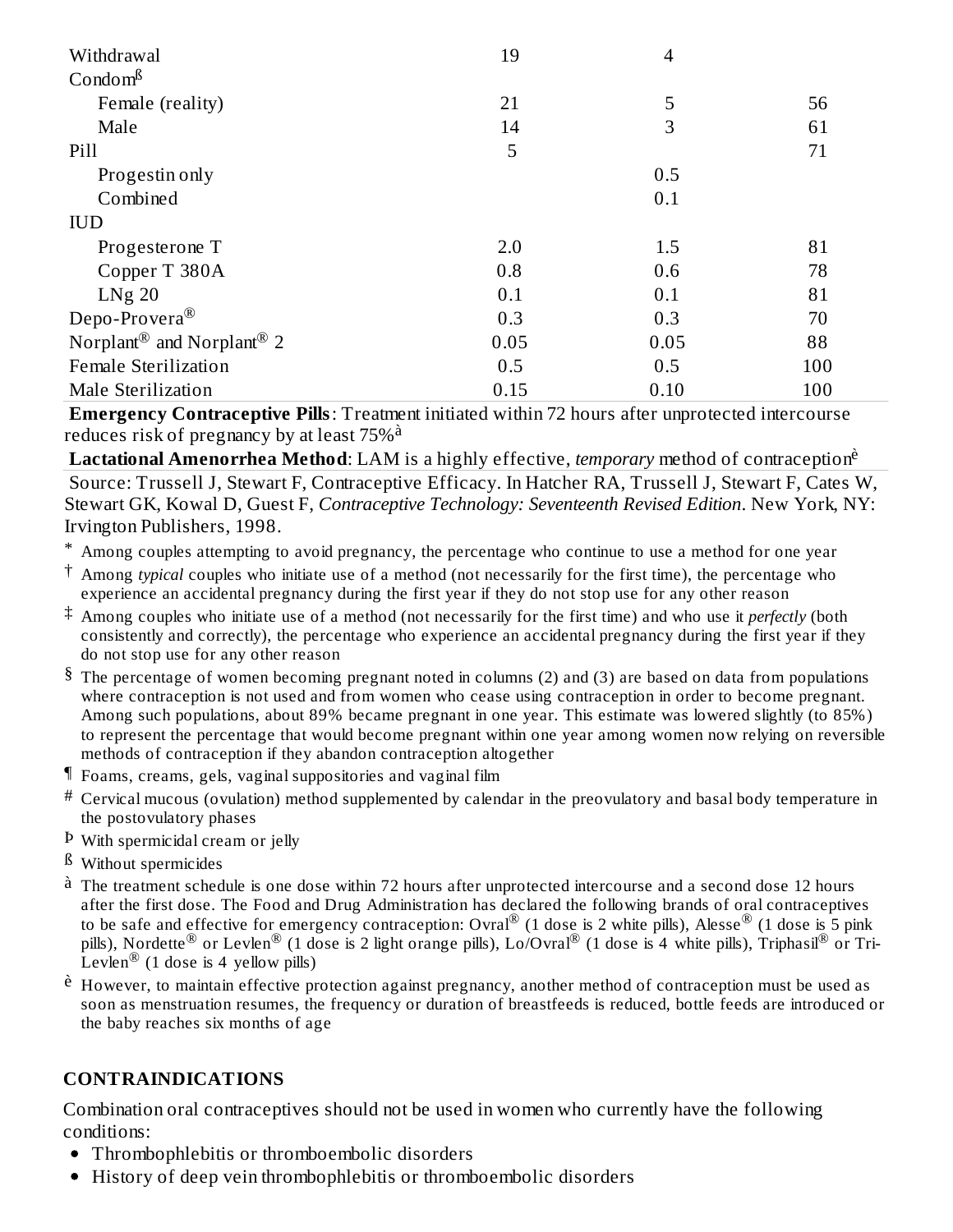- Cerebrovascular or coronary artery disease (current or history)
- Valvular heart disease with thrombogenic complications
- Uncontrolled hypertension
- Diabetes with vascular involvement
- Headaches with focal neurological symptoms, such as aura
- Major surgery with prolonged immobilization
- Known or suspected carcinoma of the breast or personal history of breast cancer
- Carcinoma of the endometrium or other known or suspected estrogen-dependent neoplasia
- Undiagnosed abnormal genital bleeding
- Cholestatic jaundice of pregnancy or jaundice with prior pill use
- Hepatic adenomas or carcinomas, or active liver disease
- Known or suspected pregnancy
- Hypersensitivity to any component of this product

#### **WARNINGS**

**Cigarette smoking increas es the risk of s erious cardiovas cular side effects from oral contraceptive us e. This risk increas es with age and with the extent of smoking (in epidemiologic studies, 15 or more cigarettes per day was associated with a significantly increas ed risk) and is quite marked in women over 35 years of age. Women who us e oral contraceptives should be strongly advis ed not to smoke.**

The use of oral contraceptives is associated with increased risk of several serious conditions including venous and arterial thrombotic and thromboembolic events (such as myocardial infarction, thromboembolism, and stroke), hepatic neoplasia, gallbladder disease, and hypertension, although the risk of serious morbidity or mortality is very small in healthy women without underlying risk factors. The risk of morbidity and mortality increases significantly in the presence of other underlying risk factors such as certain inherited thrombophilias, hypertension, hyperlipidemias, obesity and diabetes.

Practitioners prescribing oral contraceptives should be familiar with the following information relating to these risks. The information contained in this package insert is principally based on studies carried out in patients who used oral contraceptives with higher formulations of estrogens and progestogens than those in common use today. The effect of long-term use of the oral contraceptives with lower formulations of both estrogens and progestogens remains to be determined.

Throughout this labeling, epidemiological studies reported are of two types: retrospective or case control studies and prospective or cohort studies. Case control studies provide a measure of the relative risk of a disease, namely, a *ratio* of the incidence of a disease among oral contraceptive users to that among nonusers. The relative risk does not provide information on the actual clinical occurrence of a disease. Cohort studies provide a measure of attributable risk, which is the *difference* in the incidence of disease between oral contraceptive users and nonusers. The attributable risk does provide information about the actual occurrence of a disease in the population. For further information, the reader is referred to a text on epidemiological methods.

#### **1. THROMBOEMBOLIC DISORDERS AND OTHER VASCULAR PROBLEMS**

#### **a. Myocardial Infarction**

An increased risk of myocardial infarction has been attributed to oral contraceptive use. This risk is primarily in smokers or women with other underlying risk factors for coronary artery disease such as hypertension, hypercholesterolemia, morbid obesity, and diabetes. The relative risk of heart attack for current oral contraceptive users has been estimated to be two to six. The risk is very low under the age of 30.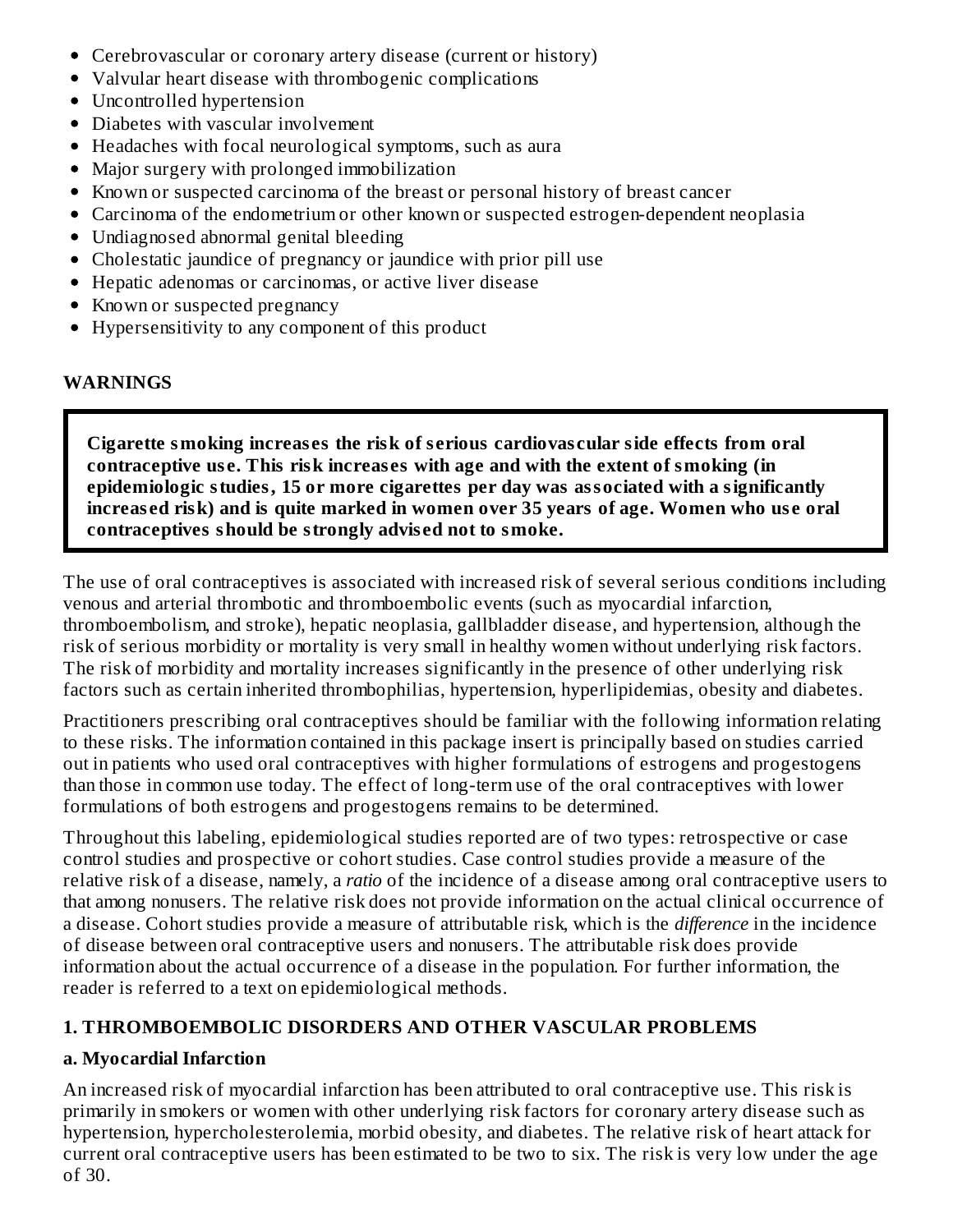Smoking in combination with oral contraceptive use has been shown to contribute substantially to the incidence of myocardial infarctions in women in their mid-thirties or older, with smoking accounting for the majority of excess cases. Mortality rates associated with circulatory disease have been shown to increase substantially in smokers over the age of 35 and nonsmokers over the age of 40 (Figure 1) among women who use oral contraceptives.



Layde PM, Beral V. *Lancet* 1981;1:541-546.

Oral contraceptives may compound the effects of well-known risk factors, such as hypertension, diabetes, hyperlipidemias, age, and obesity. In particular, some progestogens are known to decrease HDL cholesterol and cause glucose intolerance, while estrogens may create a state of hyperinsulinism. Oral contraceptives have been shown to increase blood pressure among users (see section **9** in **WARNINGS**). Such increases in risk factors have been associated with an increased risk of heart disease and the risk increases with the number of risk factors present. Oral contraceptives must be used with caution in women with cardiovascular disease risk factors.

#### **b. Thromboembolism**

An increased risk of thromboembolic and thrombotic disease associated with the use of oral contraceptives is well established. Case control studies have found the relative risk of users compared to non-users to be 3 for the first episode of superficial venous thrombosis, 4 to 11 for deep vein thrombosis or pulmonary embolism, and 1.5 to 6 for women with predisposing conditions for venous thromboembolic disease. Cohort studies have shown the relative risk to be somewhat lower, about 3 for new cases and about 4.5 for new cases requiring hospitalization. The approximate incidence of deepvein thrombosis and pulmonary embolism in users of low dose (<50 mcg ethinyl estradiol) combination oral contraceptives is up to 4 per 10,000 woman-years compared to 0.5-3 per 10,000 woman-years for non-users. However, the incidence is substantially less than that associated with pregnancy (6 per 10,000 woman-years). The risk of thromboembolic disease due to oral contraceptives is not related to length of use and disappears after pill use is stopped.

A two- to four-fold increase in relative risk of postoperative thromboembolic complications has been reported with the use of oral contraceptives. The relative risk of venous thrombosis in women who have predisposing conditions is twice that of women without such medical conditions. If feasible, oral contraceptives should be discontinued at least four weeks prior to and for two weeks after elective surgery of a type associated with an increase in risk of thromboembolism and during and following prolonged immobilization. Since the immediate postpartum period is also associated with an increased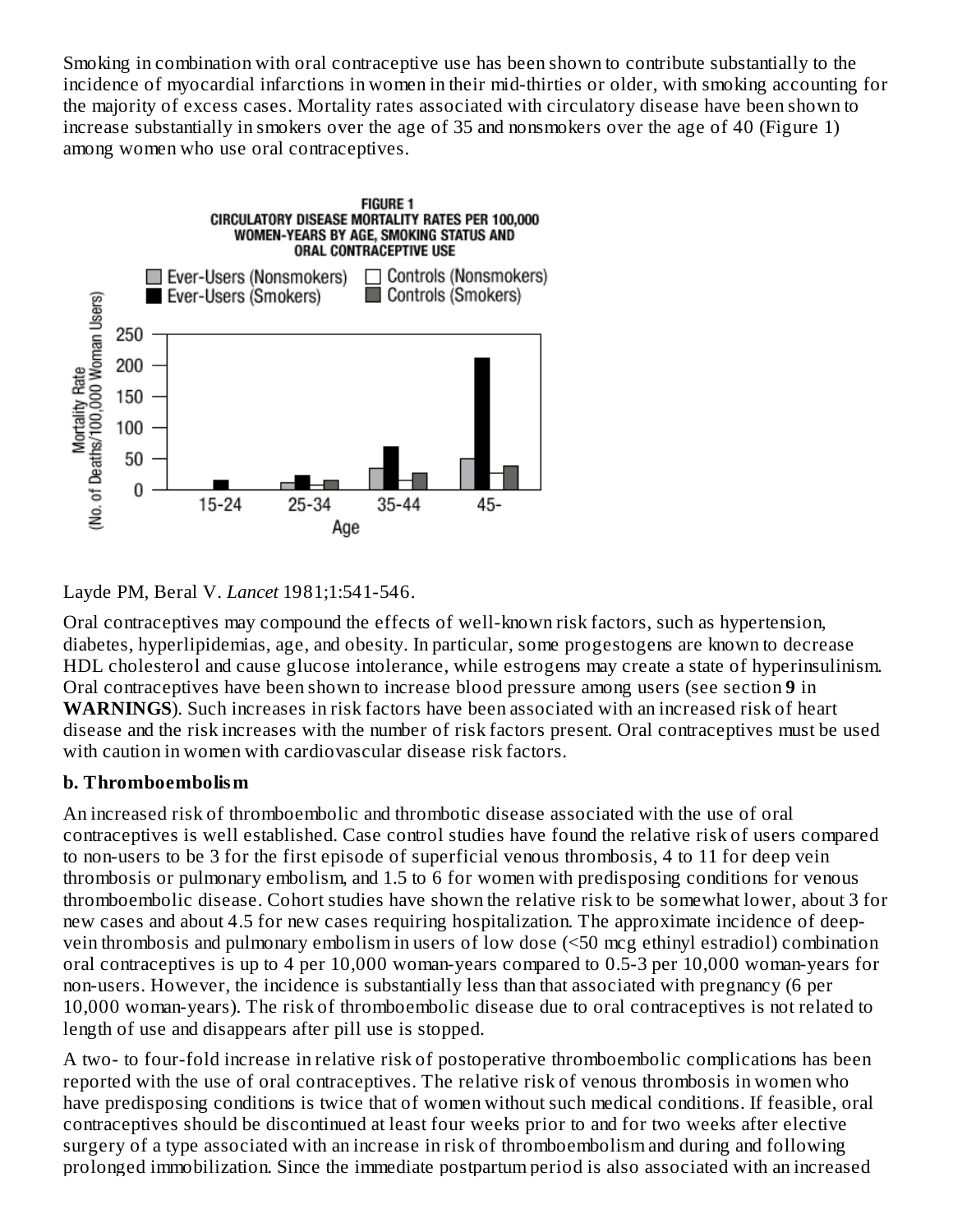risk of thromboembolism, oral contraceptives should be started no earlier than four to six weeks after delivery in women who elect not to breastfeed.

#### **c. Cerebrovas cular dis eas es**

Oral contraceptives have been shown to increase both the relative and attributable risk of cerebrovascular events (thrombotic and hemorrhagic strokes) although, in general, the risk is greatest among older (>35 years), hypertensive women who also smoke. Hypertension was found to be a risk factor for both users and nonusers, for both types of strokes, while smoking interacted to increase the risk for hemorrhagic strokes.

In a large study, the relative risk of thrombotic strokes has been shown to range from 3 for normotensive users to 14 for users with severe hypertension. The relative risk of hemorrhagic stroke is reported to be 1.2 for nonsmokers who used oral contraceptives, 2.6 for smokers who did not use oral contraceptives, 7.6 for smokers who used oral contraceptives, 1.8 for normotensive users and 25.7 for users with severe hypertension. The attributable risk is also greater in older women. Oral contraceptives also increase the risk for stroke in women with other underlying risk factors such as certain inherited or acquired thrombophilias, hyperlipidemias, and obesity. Women with migraine (particularly migraine with aura) who take combination oral contraceptives may be at an increased risk of stroke.

## **d. Dos e-related risk of vas cular dis eas e from oral contraceptives**

A positive association has been observed between the amount of estrogen and progestogen in oral contraceptives and the risk of vascular disease. A decline in serum high density lipoproteins (HDL) has been reported with many progestational agents. A decline in serum high density lipoproteins has been associated with an increased incidence of ischemic heart disease. Because estrogens increase HDL cholesterol, the net effect of an oral contraceptive depends on a balance achieved between doses of estrogen and progestogen and the nature and absolute amount of progestogens used in the contraceptive. The amount of both hormones should be considered in the choice of an oral contraceptive.

Minimizing exposure to estrogen and progestogen is in keeping with good principles of therapeutics. For any particular estrogen/progestogen combination, the dosage regimen prescribed should be one which contains the least amount of estrogen and progestogen that is compatible with a low failure rate and the needs of the individual patient. New acceptors of oral contraceptive agents should be started on preparations containing the lowest estrogen content which is judged appropriate for the individual patient.

#### **e. Persistence of risk of vas cular dis eas e**

There are two studies which have shown persistence of risk of vascular disease for ever-users of oral contraceptives. In a study in the United States, the risk of developing myocardial infarction after discontinuing oral contraceptives persists for at least 9 years for women 40-49 years old who had used oral contraceptives for five or more years but this increased risk was not demonstrated in other age groups.

In another study in Great Britain, the risk of developing cerebrovascular disease persisted for at least 6 years after discontinuation of oral contraceptives, although excess risk was very small. However, both studies were performed with oral contraceptive formulations containing 50 micrograms or higher of estrogens.

## **2. ESTIMATES OF MORTALITY FROM CONTRACEPTIVE USE**

One study gathered data from a variety of sources which have estimated the mortality rate associated with different methods of contraception at different ages (Table 3).

## **TABLE 3 ANNUAL NUMBER OF BIRTH-RELATED OR METHOD-RELATED DEATHS ASSOCIATED WITH CONTROL**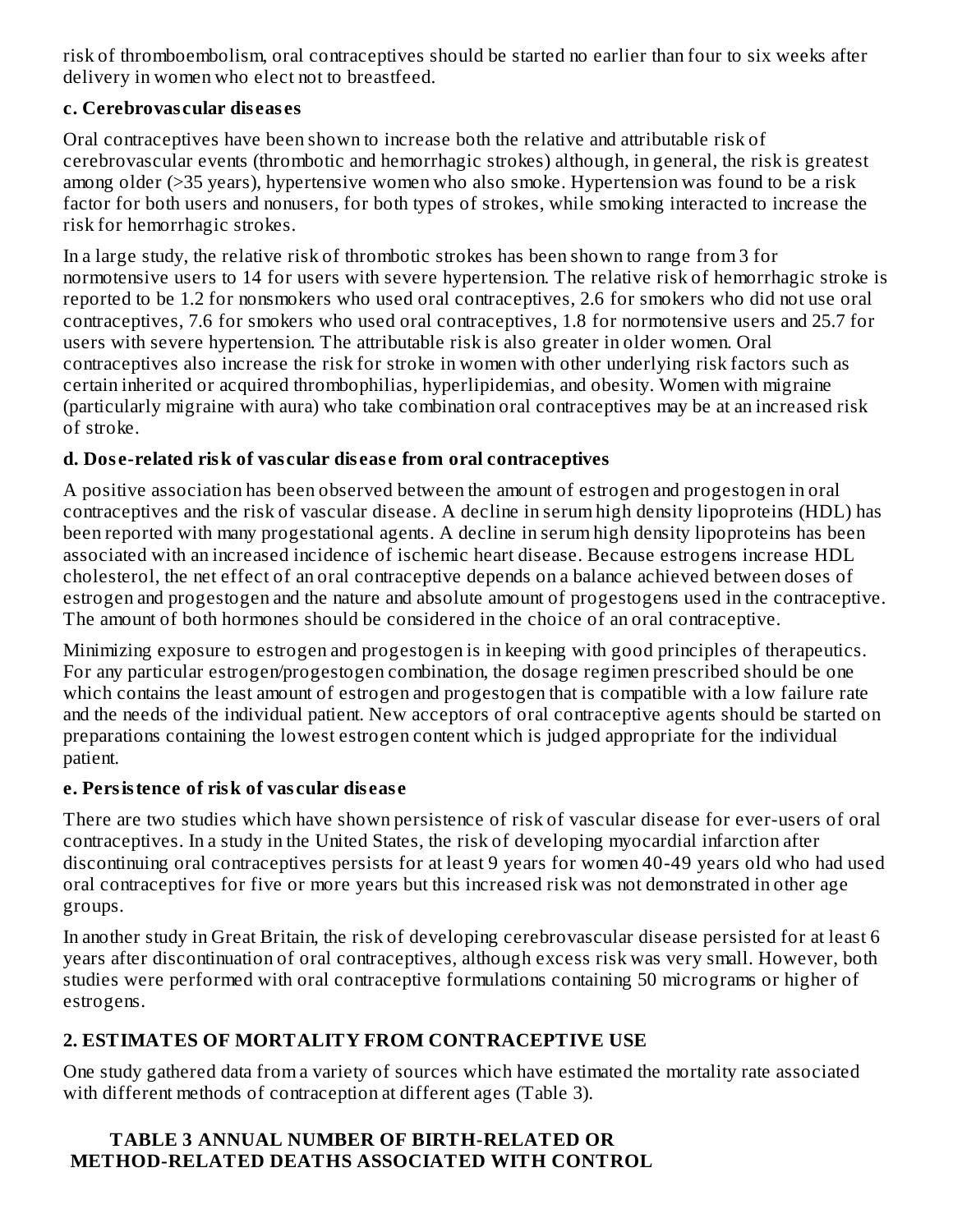#### **OF FERTILITY PER 100,000 NONSTERILE WOMEN, BY FERTILITY CONTROL METHOD ACCORDING TO AGE**

#### **AGE**

| Method of control and outcome 15-19 20-24 25-29 30-34 35-39 40-44 |     |     |     |      |      |         |  |
|-------------------------------------------------------------------|-----|-----|-----|------|------|---------|--|
| No fertility control methods $*$                                  | 7.0 | 7.4 | 9.1 | 14.8 | 25.7 | 28.2    |  |
| Oral contraceptives nonsmoker**                                   | 0.3 | 0.5 | 0.9 | 1.9  | 13.8 | 31.6    |  |
| Oral contraceptives smoker**                                      | 2.2 | 3.4 | 6.6 | 13.5 | 51.1 | 117.2   |  |
| $IUD**$                                                           | 0.8 | 0.8 | 1.0 | 1.0  | 1.4  | $1.4\,$ |  |
| $Condom^*$                                                        | 1.1 | 1.6 | 0.7 | 0.2  | 0.3  | 0.4     |  |
| Diaphragm/spermicide*                                             | 1.9 | 1.2 | 1.2 | 1.3  | 2.2  | 2.8     |  |
| Periodic abstinence*                                              | 2.5 | 1.6 | 1.6 | 1.7  | 2.9  | 3.6     |  |
| *Deaths are birth related                                         |     |     |     |      |      |         |  |
| **Deaths are method related                                       |     |     |     |      |      |         |  |
| Ory HW. Family Planning Perspectives 1983; 15:57-63.              |     |     |     |      |      |         |  |
|                                                                   |     |     |     |      |      |         |  |

**Method of control and outcome 15-19 20-24 25-29 30-34 35-39 40-44**

These estimates include the combined risk of death associated with contraceptive methods plus the risk attributable to pregnancy in the event of method failure. Each method of contraception has its specific benefits and risk. The study concluded that with the exception of oral contraceptive users 35 and older who smoke and 40 and older who do not smoke, mortality associated with all methods of birth control is low and below that associated with childbirth.

The observation of a possible increase in risk of mortality with age for oral contraceptive users is based on data gathered in the 1970s but not reported until 1983. However, current clinical practice involves the use of lower estrogen dose formulations combined with careful restriction of oral contraceptive use to women who do not have the various risk factors listed in this labeling.

Because of these changes in practice and, also, because of some limited new data which suggest that the risk of cardiovascular disease with the use of oral contraceptives may now be less than previously observed, the Fertility and Maternal Health Drugs Advisory Committee was asked to review the topic in 1989. The Committee concluded that although cardiovascular disease risk may be increased with oral contraceptive use after age 40 in healthy nonsmoking women (even with the newer low-dose formulations), there are greater potential health risks associated with pregnancy in older women and with the alternative surgical and medical procedures which may be necessary if such women do not have access to effective and acceptable means of contraception.

Therefore, the Committee recommended that the benefits of oral contraceptive use by healthy nonsmoking women over 40 may outweigh the possible risks. Of course, older women, as all women who take oral contraceptives, should take the lowest possible dose formulation that is effective.

#### **3. CARCINOMA OF THE REPRODUCTIVE ORGANS AND BREASTS**

Numerous epidemiological studies have been performed on the incidence of breast, endometrial, ovarian, and cervical cancer in women using oral contraceptives. Although the risk of breast cancer may be slightly increased among current users of oral contraceptives  $(RR = 1.24)$ , this excess risk decreases over time after oral contraceptive discontinuation and by 10 years after cessation the increased risk disappears. The risk does not increase with duration of use, and no relationships have been found with dose or type of steroid. The patterns of risk are also similar regardless of a woman's reproductive history or her family breast cancer history. The subgroup for whom risk has been found to be significantly elevated is women who first used oral contraceptives before age 20, but because breast cancer is so rare at these young ages, the number of cases attributable to this early oral contraceptive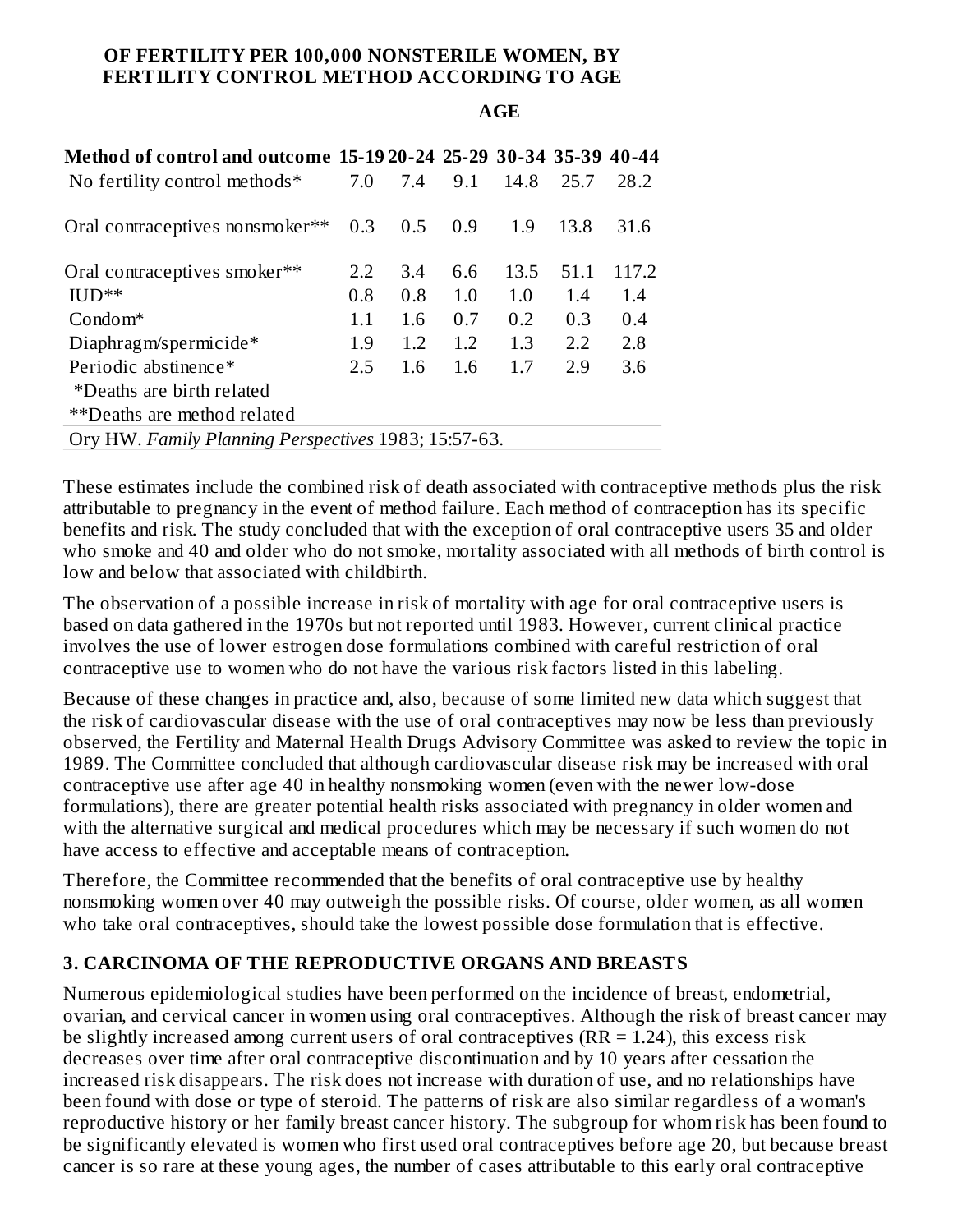use is extremely small. Breast cancers diagnosed in current or previous oral contraceptive users tend to be less advanced clinically than in never-users. Women who currently have or have had breast cancer should not use oral contraceptives because breast cancer is a hormone-sensitive tumor.

Some studies suggest that oral contraceptive use has been associated with an increase in the risk of cervical intraepithelial neoplasia or invasive cervical cancer in some populations of women. However, there continues to be controversy about the extent to which such findings may be due to differences in sexual behavior and other factors.

In spite of many studies of the relationship between oral contraceptive use and breast cancer and cervical cancers, a cause-and-effect relationship has not been established.

## **4. HEPATIC NEOPLASIA**

Benign hepatic adenomas are associated with oral contraceptive use, although their occurrence is rare in the United States. Indirect calculations have estimated the attributable risk to be in the range of 3.3 cases/100,000 for users, a risk that increases after four or more years of use. Rupture of hepatic adenomas may cause death through intra-abdominal hemorrhage.

Studies from Britain have shown an increased risk of developing hepatocellular carcinoma in long-term (>8 years) oral contraceptive users. However, these cancers are extremely rare in the U.S. and the attributable risk (the excess incidence) of liver cancers in oral contraceptive users approaches less than one per million users.

## **5. OCULAR LESIONS**

There have been clinical case reports of retinal thrombosis associated with the use of oral contraceptives that may lead to partial or complete loss of vision. Oral contraceptives should be discontinued if there is unexplained partial or complete loss of vision; onset of proptosis or diplopia; papilledema; or retinal vascular lesions. Appropriate diagnostic and therapeutic measures should be undertaken immediately.

#### **6. ORAL CONTRACEPTIVE USE BEFORE OR DURING EARLY PREGNANCY**

Extensive epidemiological studies have revealed no increased risk of birth defects in women who have used oral contraceptives prior to pregnancy. Studies also do not suggest a teratogenic effect, particularly in so far as cardiac anomalies and limb reduction defects are concerned, when taken inadvertently during early pregnancy (see **CONTRAINDICATIONS** section).

The administration of oral contraceptives to induce withdrawal bleeding should not be used as a test for pregnancy. Oral contraceptives should not be used during pregnancy to treat threatened or habitual abortion.

It is recommended that for any patient who has missed two consecutive periods, pregnancy should be ruled out. If the patient has not adhered to the prescribed schedule, the possibility of pregnancy should be considered at the time of the first missed period. Oral contraceptive use should be discontinued if pregnancy is confirmed.

#### **7. GALLBLADDER DISEASE**

Earlier studies have reported an increased lifetime relative risk of gallbladder surgery in users of oral contraceptives and estrogens. More recent studies, however, have shown that the relative risk of developing gallbladder disease among oral contraceptive users may be minimal. The recent findings of minimal risk may be related to the use of oral contraceptive formulations containing lower hormonal doses of estrogens and progestogens.

# **8. CARBOHYDRATE AND LIPID METABOLIC EFFECTS**

Oral contraceptives have been shown to cause glucose intolerance in a significant percentage of users.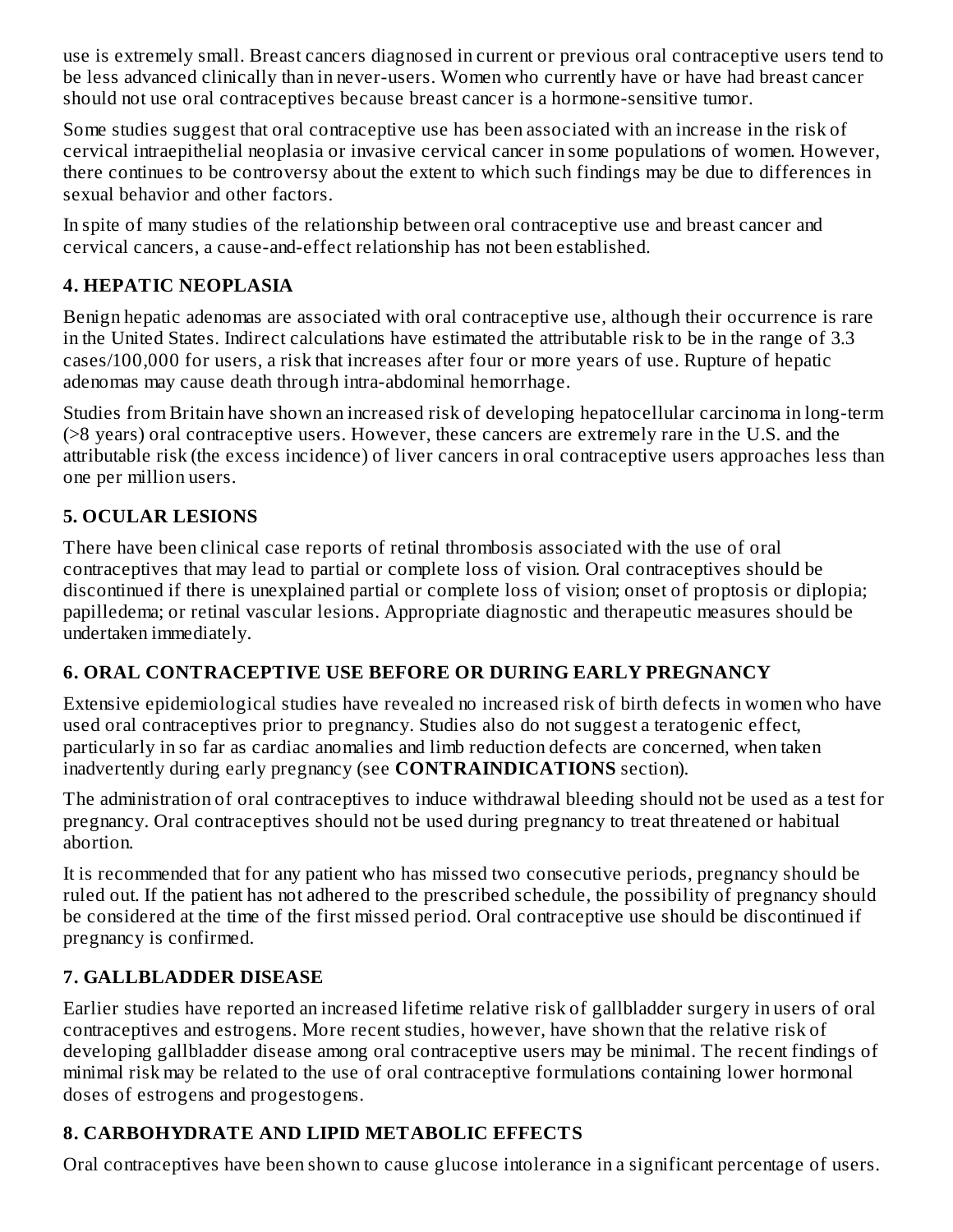Oral contraceptives containing greater than 75 micrograms of estrogens cause hyperinsulinism, while lower doses of estrogen cause less glucose intolerance. Progestogens increase insulin secretion and create insulin resistance, this effect varying with different progestational agents. However, in the nondiabetic woman, oral contraceptives appear to have no effect on fasting blood glucose. Because of these demonstrated effects, prediabetic and diabetic women should be carefully observed while taking oral contraceptives.

A small proportion of women will have persistent hypertriglyceridemia while on the pill. As discussed earlier (see **WARNINGS 1.a.** and **1.d.**), changes in serum triglycerides and lipoprotein levels have been reported in oral contraceptive users.

## **9. ELEVATED BLOOD PRESSURE**

Women with significant hypertension should not be started on hormonal contraceptives. An increase in blood pressure has been reported in women taking oral contraceptives, and this increase is more likely in older oral contraceptive users and with continued use. Data from the Royal College of General Practitioners and subsequent randomized trials have shown that the incidence of hypertension increases with increasing concentrations of progestogens.

Women with a history of hypertension or hypertension-related diseases, or renal disease should be encouraged to use another method of contraception. If women elect to use oral contraceptives, they should be monitored closely and if significant elevation of blood pressure occurs, oral contraceptives should be discontinued (see **CONTRAINDICATIONS** section). For most women, elevated blood pressure will return to normal after stopping oral contraceptives, and there is no difference in the occurrence of hypertension among ever- and never-users.

## **10. HEADACHE**

The onset or exacerbation of migraine or development of headache with a new pattern which is recurrent, persistent, or severe requires discontinuation of oral contraceptives and evaluation of the cause (see **WARNINGS 1.c.**).

## **11. BLEEDING IRREGULARITIES**

Breakthrough bleeding and spotting are sometimes encountered in patients on oral contraceptives, especially during the first three months of use. If bleeding persists or recurs, nonhormonal causes should be considered and adequate diagnostic measures taken to rule out malignancy or pregnancy as in the case of any abnormal vaginal bleeding. If pathology has been excluded, time or a change to another formulation may solve the problem. In the event of amenorrhea, pregnancy should be ruled out.

Some women may encounter post-pill amenorrhea or oligomenorrhea (possibly with anovulation), especially when such a condition was preexistent.

#### **12. ECTOPIC PREGNANCY**

Ectopic as well as intrauterine pregnancy may occur in contraceptive failures.

## **PRECAUTIONS**

#### **1. SEXUALLY TRANSMITTED DISEASES**

#### **Patients should be couns eled that this product does not protect against HIV infection (AIDS) and other s exually transmitted dis eas es.**

#### **2. PHYSICAL EXAMINATION AND FOLLOW-UP**

A periodic personal and family medical history and complete physical examination are appropriate for all women, including women using oral contraceptives. The physical examination, however, may be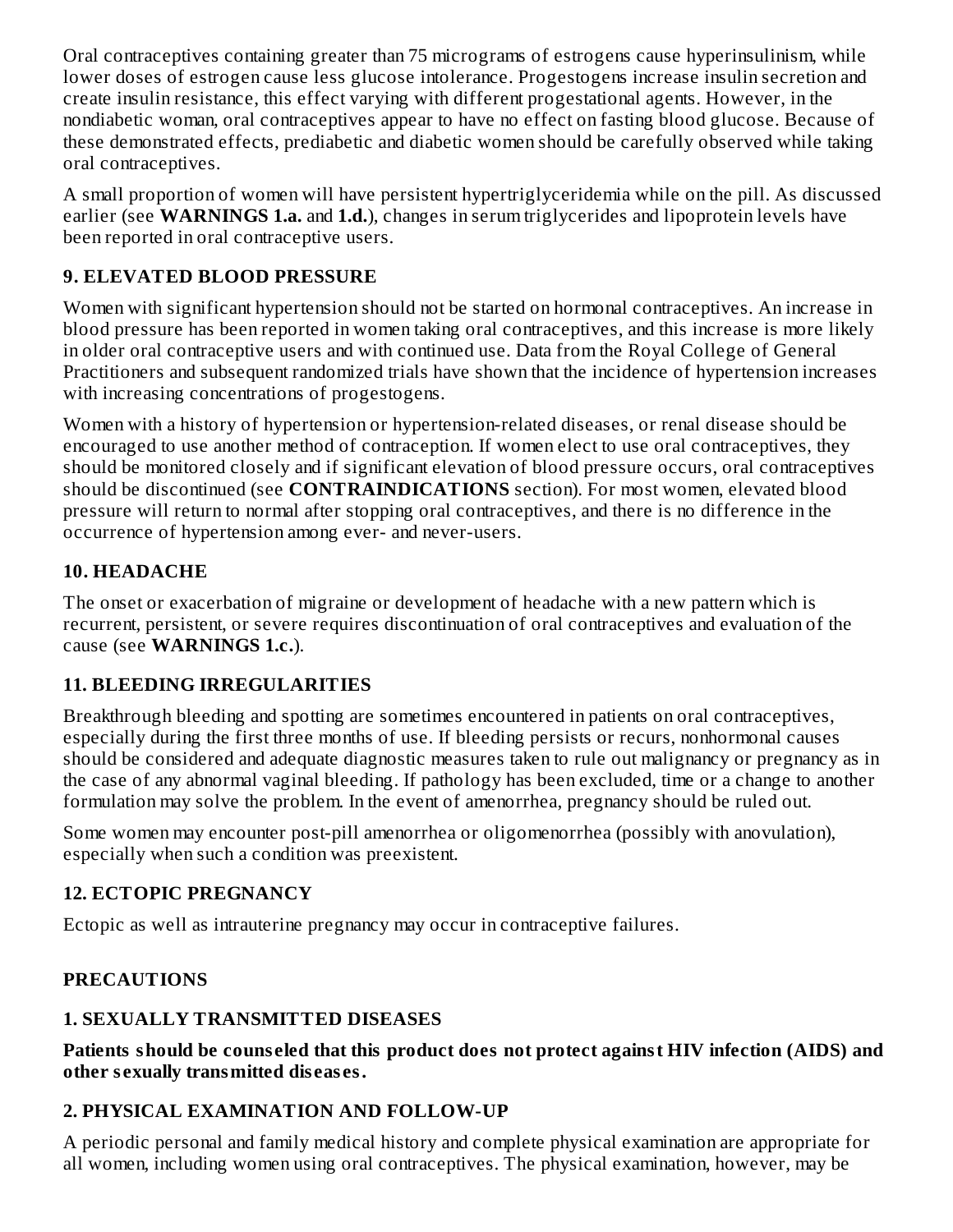deferred until after initiation of oral contraceptives if requested by the woman and judged appropriate by the clinician. The physical examination should include special reference to blood pressure, breasts, abdomen and pelvic organs, including cervical cytology, and relevant laboratory tests. In case of undiagnosed, persistent or recurrent abnormal vaginal bleeding, appropriate measures should be conducted to rule out malignancy. Women with a strong family history of breast cancer or who have breast nodules should be monitored with particular care.

## **3. LIPID DISORDERS**

Women who are being treated for hyperlipidemias should be followed closely if they elect to use oral contraceptives. Some progestogens may elevate LDL levels and may render the control of hyperlipidemias more difficult. (See **WARNINGS 1.d.**)

In patients with familial defects of lipoprotein metabolism receiving estrogen-containing preparations, there have been case reports of significant elevations of plasma triglycerides leading to pancreatitis.

## **4. LIVER FUNCTION**

If jaundice develops in any woman receiving such drugs, the medication should be discontinued. Steroid hormones may be poorly metabolized in patients with impaired liver function.

## **5. FLUID RETENTION**

Oral contraceptives may cause some degree of fluid retention. They should be prescribed with caution, and only with careful monitoring, in patients with conditions which might be aggravated by fluid retention.

## **6. EMOTIONAL DISORDERS**

Women with a history of depression should be carefully observed and the drug discontinued if depression recurs to a serious degree. Patients becoming significantly depressed while taking oral contraceptives should stop the medication and use an alternate method of contraception in an attempt to determine whether the symptom is drug related. Women with a history of depression should be carefully observed and the drug discontinued if depression recurs to a serious degree.

## **7. CONTACT LENSES**

Contact lens wearers who develop visual changes or changes in lens tolerance should be assessed by an ophthalmologist.

## **8. DRUG INTERACTIONS**

#### **Changes in contraceptive effectiveness associated with co-administration of other products:**

#### **a. Anti-infective agents and anticonvulsants**

Contraceptive effectiveness may be reduced when hormonal contraceptives are co-administered with antibiotics, anticonvulsants, and other drugs that increase the metabolism of contraceptive steroids. This could result in unintended pregnancy or breakthrough bleeding. Examples include rifampin, barbiturates, phenylbutazone, phenytoin, carbamazepine, felbamate, oxcarbazepine, topiramate, and griseofulvin. Several cases of contraceptive failure and breakthrough bleeding have been reported in the literature with concomitant administration of antibiotics such as ampicillin and tetracyclines. However, clinical pharmacology studies investigating drug interaction between combined oral contraceptives and these antibiotics have reported inconsistent results.

#### **b. Anti-HIV proteas e inhibitors**

Several of the anti-HIV protease inhibitors have been studied with co-administration of oral combination hormonal contraceptives; significant changes (increase and decrease) in the plasma levels of the estrogen and progestin have been noted in some cases. The safety and efficacy of combination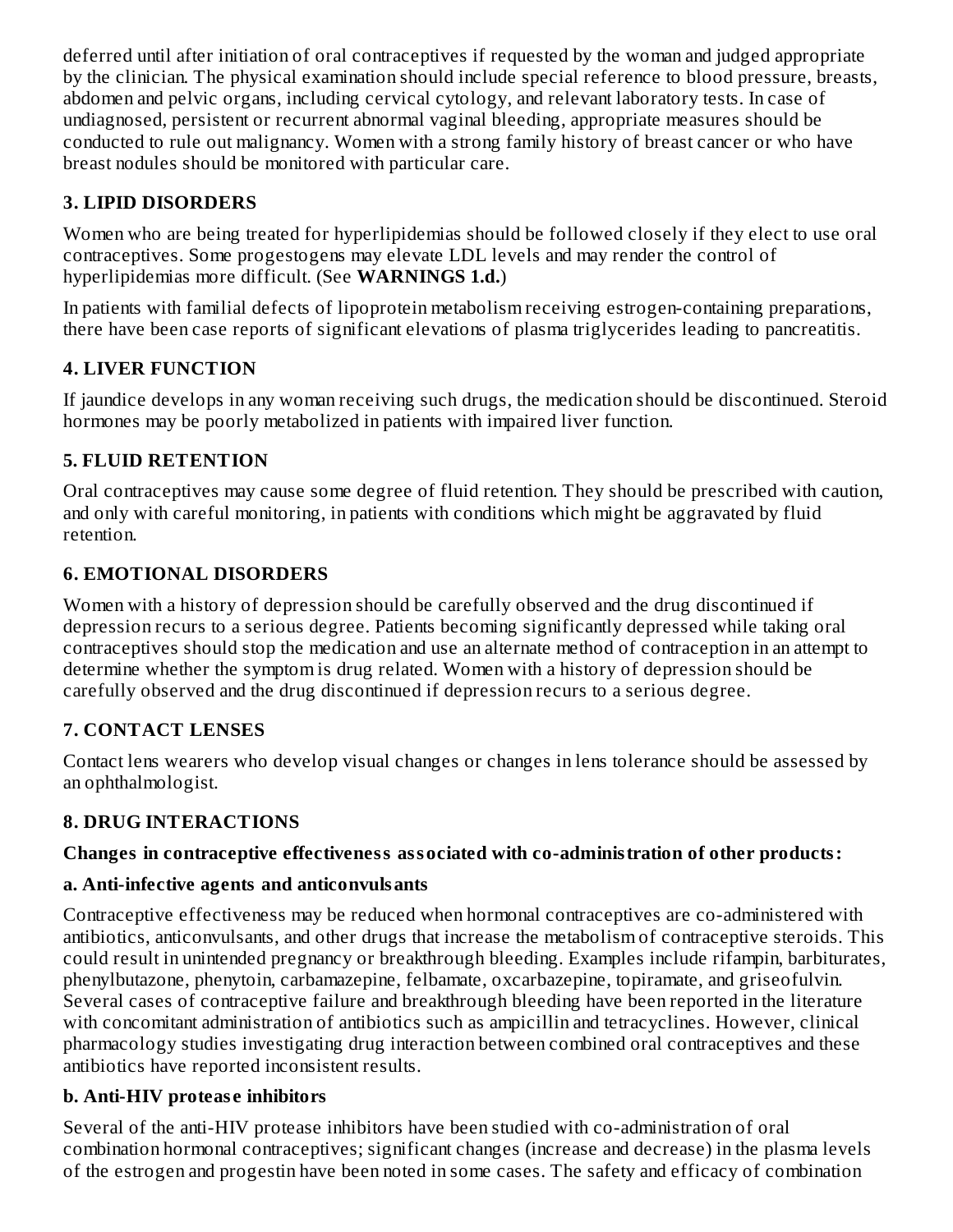oral contraceptive products may be affected with co-administration of anti-HIV protease inhibitors. Healthcare providers should refer to the label of the individual anti-HIV protease inhibitors for further drug-drug interaction information.

#### **c. Herbal products**

Herbal products containing St. John's Wort (hypericum perforatum) may induce hepatic enzymes (cytochrome P450) and p-glycoprotein transporter and may reduce the effectiveness of contraceptive steroids. This may also result in breakthrough bleeding.

## **Increas e in plasma levels of estradiol associated with co-administered drugs:**

Co-administration of atorvastatin and certain combination oral contraceptives containing ethinyl estradiol increase AUC values for ethinyl estradiol by approximately 20%. Ascorbic acid and acetaminophen may increase plasma ethinyl estradiol levels, possibly by inhibition of conjugation. CYP3A4 inhibitors such as itraconazole or ketoconazole may increase plasma hormone levels.

#### **Changes in plasma levels of co-administered drugs:**

Combination hormonal contraceptives containing some synthetic estrogens (e.g., ethinyl estradiol) may inhibit the metabolism of other compounds. Increased plasma concentrations of cyclosporin, prednisolone, and theophylline have been reported with concomitant administration of combination oral contraceptives. Decreased plasma concentrations of acetaminophen and increased clearance of temazepam, salicylic acid, morphine and clofibric acid, due to induction of conjugation have been noted when these drugs were administered with combination oral contraceptives.

## **9. INTERACTIONS WITH LABORATORY TESTS**

Certain endocrine and liver function tests and blood components may be affected by oral contraceptives:

- a. Increased prothrombin and factors VII, VIII, IX, and X; decreased antithrombin 3; increased norepinephrine-induced platelet aggregability.
- b. Increased thyroid-binding globulin (TBG) leading to increased circulating total thyroid hormone, as measured by protein-bound iodine (PBI),  $\rm T_4$  by column or by radioimmunoassay. Free  $\rm T_3$  resin uptake is decreased, reflecting the elevated TBG, free  $\mathrm{T}_4$  concentration is unaltered.
- c. Other binding proteins may be elevated in serum.
- d. Sex hormone binding globulins are increased and result in elevated levels of total circulating sex steroids and corticoids; however, free or biologically active levels remain unchanged.
- e. Triglycerides may be increased and levels of various other lipids and lipoproteins may be affected.
- f. Glucose tolerance may be decreased.
- g. Serum folate levels may be depressed by oral contraceptive therapy. This may be of clinical  $\bullet$ significance if a woman becomes pregnant shortly after discontinuing oral contraceptives.

## **10. CARCINOGENESIS**

#### See **WARNINGS** section.

#### **11. PREGNANCY**

Pregnancy Category X. See **CONTRAINDICATIONS** and **WARNINGS** sections.

#### **12. NURSING MOTHERS**

Small amounts of oral contraceptive steroids and/or metabolites have been identifed in the milk of nursing mothers and a few adverse effects on the child have been reported, including jaundice and breast enlargement. In addition, combination oral contraceptives given in the postpartum period may interfere with lactation by decreasing the quantity and quality of breast milk. If possible, the nursing mother should be advised not to use combination oral contraceptives but to use other forms of contraception until she has completely weaned her child.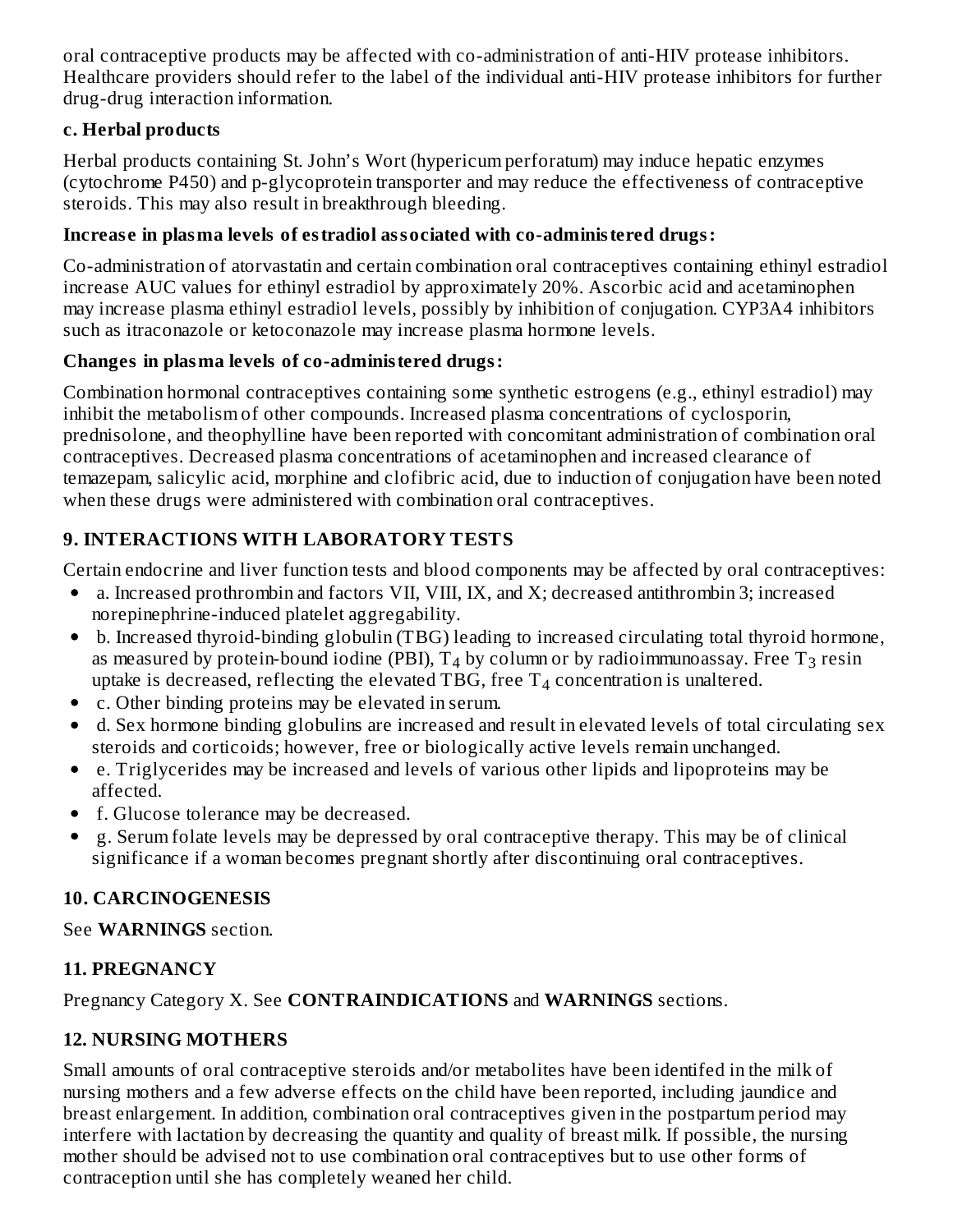#### **13. PEDIATRIC USE**

Safety and efficacy of WYMZYA Fe have been established in women of reproductive age. Safety and efficacy are expected to be the same in postpubertal adolescents under the age of 16 years and in users ages 16 years and older. Use of this product before menarche is not indicated.

#### **14. GERIATRIC USE**

This product has not been studied in women over 65 years of age and is not indicated in this population.

#### **INFORMATION FOR THE PATIENT**

See Patient Labeling printed below

#### **ADVERSE REACTIONS**

An increased risk of the following serious adverse reactions has been associated with the use of oral contraceptives (see **WARNINGS** section):

- Thrombophlebitis
- Arterial thromboembolism
- Pulmonary embolism
- Myocardial infarction
- Cerebral hemorrhage
- Cerebral thrombosis
- Hypertension
- Gallbladder disease
- Hepatic adenomas or benign liver tumors

There is evidence of an association between the following conditions and the use of oral contraceptives:

- Mesenteric thrombosis
- Retinal thrombosis

The following adverse reactions have been reported in patients receiving oral contraceptives and are believed to be drug related:

- Nausea
- Vomiting
- Gastrointestinal symptoms (such as abdominal pain, cramps and bloating)
- Breakthrough bleeding
- Spotting
- Change in menstrual flow
- Amenorrhea
- Temporary infertility after discontinuation of treatment
- Edema/fluid retention
- Melasma/chloasma which may persist
- Breast changes: tenderness, pain, enlargement, and secretion
- Change in weight or appetite (increase or decrease)
- Change in cervical ectropion and secretion
- Possible diminution in lactation when given immediately postpartum
- Cholestatic jaundice
- Migraine headache
- Rash (allergic)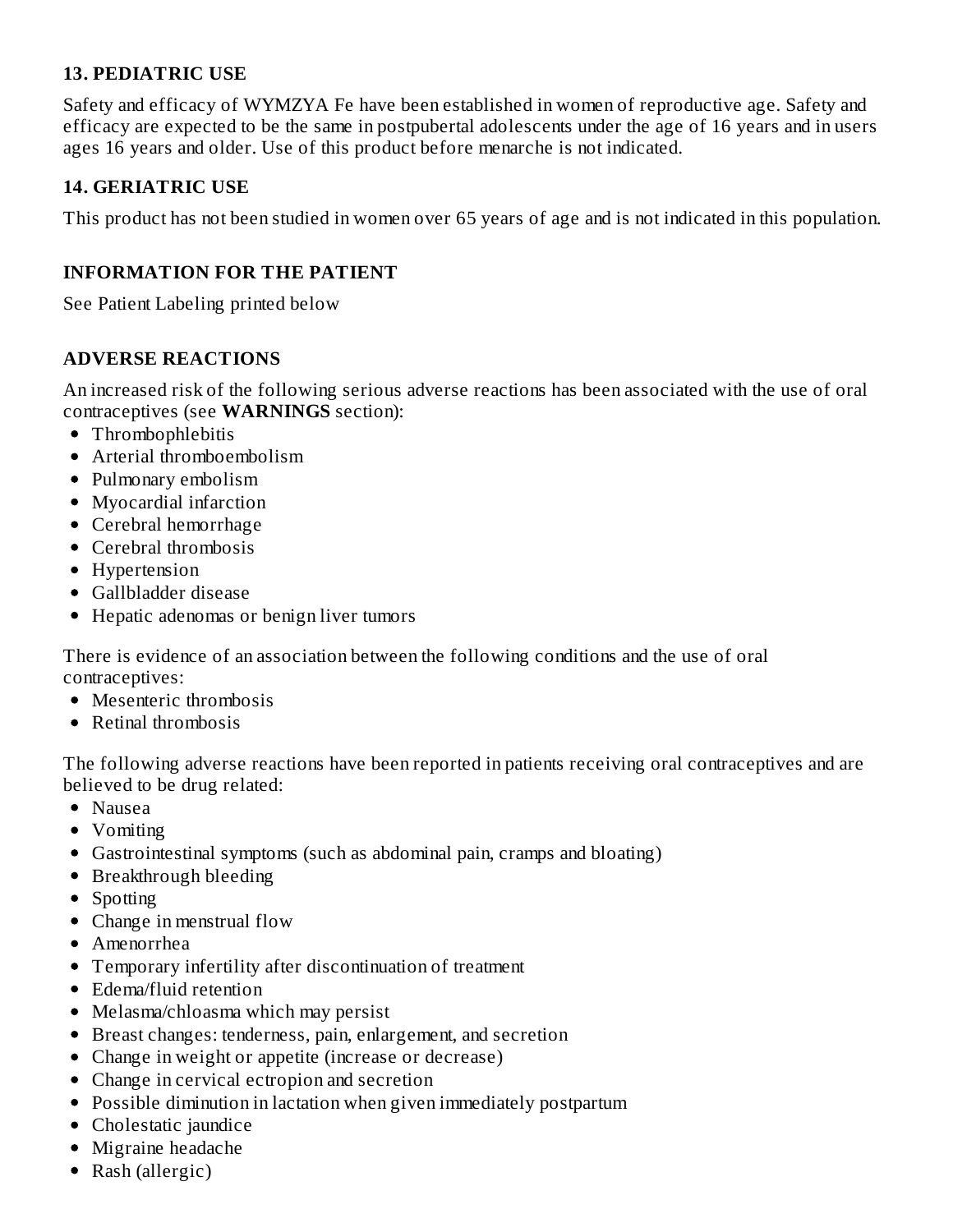- Mood changes, including depression
- Vaginitis, including candidiasis
- Change in corneal curvature (steepening)
- Intolerance to contact lenses
- Decrease in serum folate levels
- Exacerbation of systemic lupus erythematosus
- Exacerbation of porphyria
- Exacerbation of chorea
- Aggravation of varicose veins
- Anaphylactic/anaphylactoid reactions, including urticaria, angioedema, and severe reactions with respiratory and circulatory symptoms

The following adverse reactions have been reported in users of oral contraceptives, and a causal association has been neither confirmed nor refuted:

- Premenstrual syndrome
- Cataracts
- Optic neuritis, which may lead to partial or complete loss of vision
- Cystitis-like syndrome
- Headache
- Nervousness
- Dizziness
- Hirsutism
- Loss of scalp hair
- Erythema multiforme
- Erythema nodosum
- Hemorrhagic eruption
- Impaired renal function
- Hemolytic uremic syndrome
- Budd-Chiari syndrome
- $A$ cne
- Changes in libido
- Colitis
- Pancreatitis
- Dysmenorrhea

#### **OVERDOSAGE**

Serious ill effects have not been reported following acute ingestion of large doses of oral contraceptives by young children. Overdosage may cause nausea, and withdrawal bleeding may occur in females.

#### **NONCONTRACEPTIVE HEALTH BENEFITS**

The following noncontraceptive health benefits related to the use of oral contraceptives are supported by epidemiological studies which largely utilized oral contraceptive formulations containing doses exceeding 0.035 mg of ethinyl estradiol or 0.05 mg of mestranol.

Effects on menses:

- Increased menstrual cycle regularity
- Decreased blood loss and decreased incidence of iron-deficiency anemia
- Decreased incidence of dysmenorrhea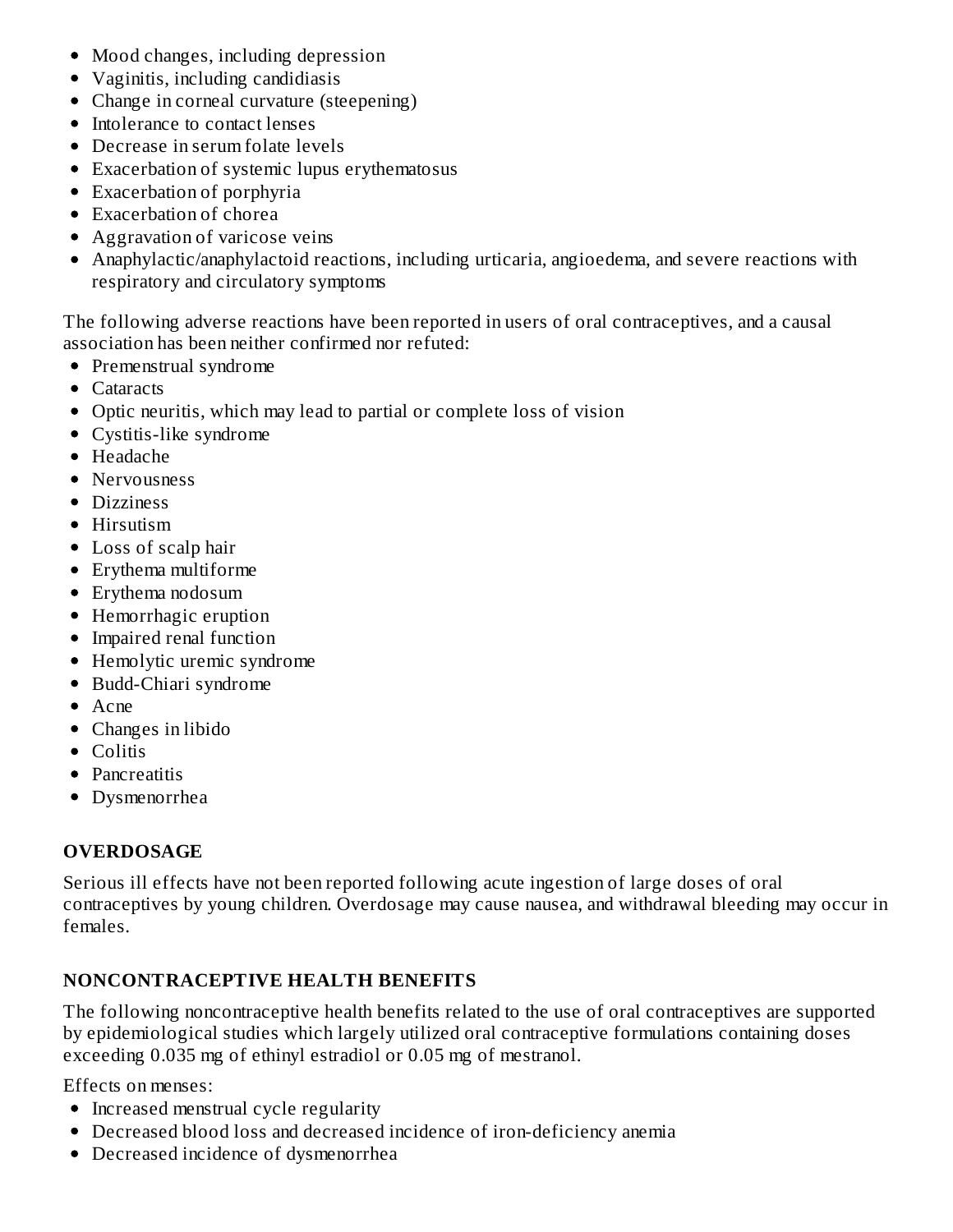Effects related to inhibition of ovulation:

- Decreased incidence of functional ovarian cysts
- Decreased incidence of ectopic pregnancies

Effects from long-term use:

- Decreased incidence of fibroadenomas and fibrocystic disease of the breast
- Decreased incidence of acute pelvic inflammatory disease
- Decreased incidence of endometrial cancer
- Decreased incidence of ovarian cancer

#### **DOSAGE AND ADMINISTRATION**

To achieve maximum contraceptive effectiveness, WYMZYA Fe must be taken exactly as directed and at intervals not exceeding 24 hours. The dosage of WYMZYA Fe is one white tablet daily for 21 consecutive days, followed by one brown tablet daily for 7 consecutive days. It is recommended that tablets be taken at the same time each day. The pill may be swallowed whole or chewed and swallowed. If the pill is chewed, the patient should drink a full glass (8 ounces) of liquid immediately after swallowing. During the first cycle of use, the patient is instructed to begin taking WYMZYA Fe on either Day 1 or the first Sunday after the onset of menstruation. If menstruation begins on a Sunday, the first tablet (white) is taken that day. One white tablet should be taken daily for 21 consecutive days followed by one brown tablet daily for 7 consecutive days. Withdrawal bleeding should usually occur within three days following discontinuation of white tablets and may not have finished before the next pack is started. During the first cycle with a Sunday start, contraceptive reliance should not be placed on WYMZYA Fe until a white tablet has been taken daily for 7 consecutive days and a non-hormonal backup method of birth control (such as condoms or spermicide) should be used during those 7 days. The possibility of ovulation and conception prior to initiation of medication should be considered.

The patient begins her next and all subsequent 28-day courses of tablets on the same day of the week on which she began her first course, following the same schedule: 21 days on white tablets—7 days on brown tablets. If in any cycle the patient starts tablets later than the proper day, she should protect herself against pregnancy by using a non-hormonal back-up method of birth control until she has taken a white tablet daily for 7 consecutive days.

When the patient is switching from a 21-day regimen of tablets, she should wait 7 days after her last tablet before she starts WYMZYA Fe. She will probably experience withdrawal bleeding during that week. She should be sure that no more than 7 days pass after her previous 21-day regimen. When the patient is switching from a 28-day regimen of tablets, she should start her first pack of WYMZYA Fe on the day after her last tablet. She should not wait any days between packs. The patient may switch any day from a progestin-only pill and should begin WYMZYA Fe the next day. If switching from an implant or injection, the patient should start WYMZYA Fe on the day of implant removal or, if using an injection, the day the next injection would be due.

If spotting or breakthrough bleeding occurs, the patient is instructed to continue on the same regimen. This type of bleeding is usually transient and without significance; however, if the bleeding is persistent or prolonged, the patient is advised to consult her healthcare provider. Although pregnancy is unlikely if WYMZYA Fe is taken according to directions, if withdrawal bleeding does not occur, the possibility of pregnancy must be considered. If the patient has not adhered to the prescribed schedule (missed one or more tablets or started taking them on a day later than she should have), the probability of pregnancy should be considered at the time of the first missed period and appropriate diagnostic measures taken. If the patient has adhered to the prescribed regimen and misses two consecutive periods, pregnancy should be ruled out. Hormonal contraceptives should be discontinued if pregnancy is confirmed.

For additional patient instructions regarding missed pills, see the "WHAT TO DO IF YOU MISS PILLS" section in the **DETAILED PATIENT LABELING**. Any time the patient misses two or more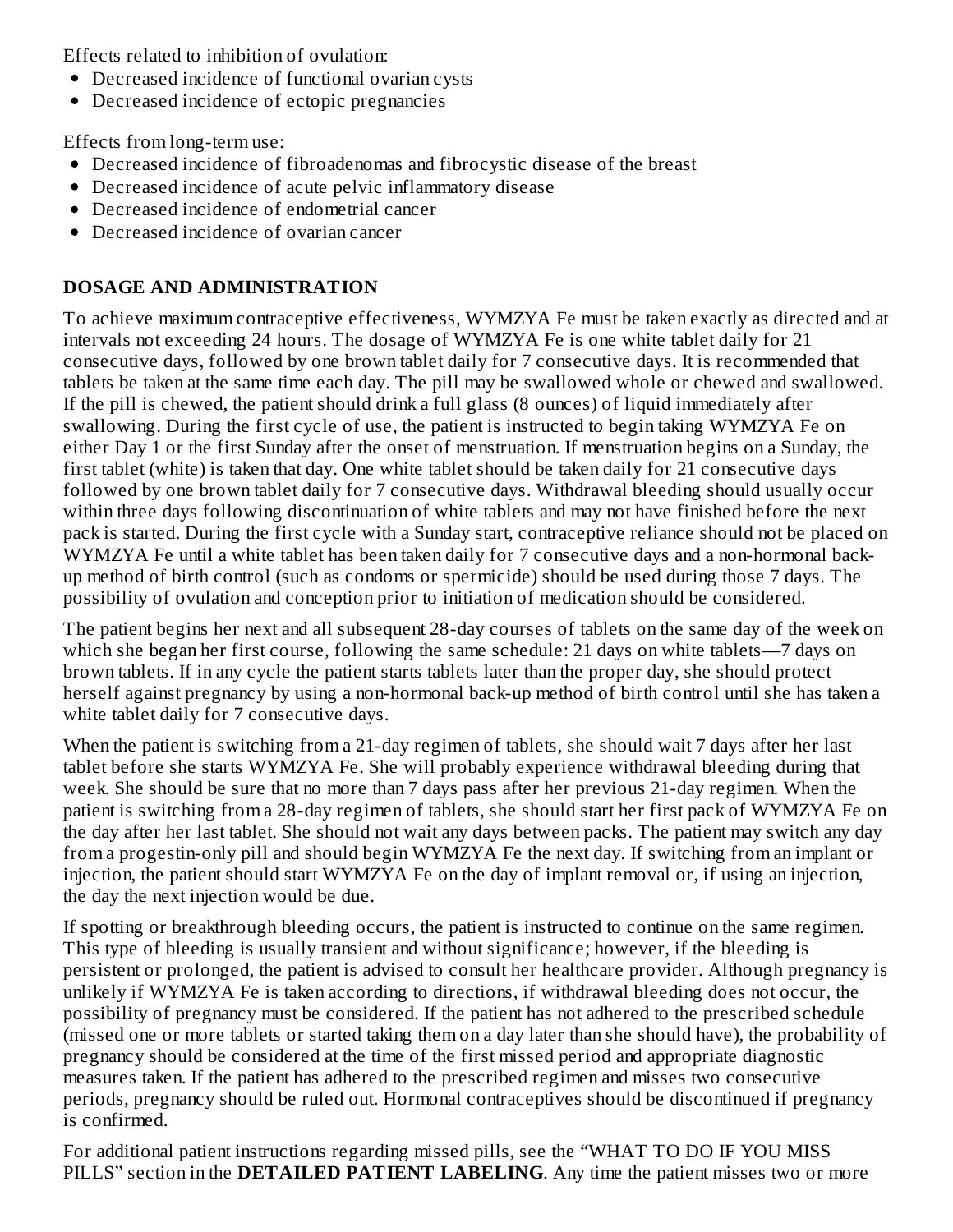white tablets, she should also use another method of non-hormonal back-up contraception until she has taken a white tablet daily for seven consecutive days. If the patient misses one or more brown tablets, she is still protected against pregnancy **provided** she begins taking white tablets again on the proper day. If breakthrough bleeding occurs following missed white tablets, it will usually be transient and of no consequence. The possibility of ovulation increases with each successive day that scheduled white tablets are missed. The risk of pregnancy increases with each active (white) tablet missed.

WYMZYA Fe may be initiated no earlier than day 28 postpartum in the nonlactating mother due to the increased risk for thromboembolism. When the tablets are administered in the postpartum period, the increased risk of thromboembolic disease associated with the postpartum period must be considered (see **CONTRAINDICATIONS**, **WARNINGS**, and **PRECAUTIONS** concerning thromboembolic disease). The patient should be advised to use a non-hormonal back-up method for the first 7 days of tablet-taking. However, if intercourse has already occurred, the possibility of ovulation and conception prior to initiation of medication should be considered. WYMZYA Fe may be initiated after a firsttrimester abortion; if the patient starts WYMZYA Fe immediately, additional contraceptive measures are not needed.

For additional patient instructions regarding complete dosing instructions, see the "HOW TO TAKE THE PILL" section in the **DETAILED PATIENT LABELING**.

## **HOW SUPPLIED**

WYMZYA<sup>TM</sup> Fe (norethindrone and ethinyl estradiol tablets, chewable and ferrous fumarate tablets) is available only in a 28-day regimen. Each package contains 21 round, white tablets of 0.4 mg norethindrone and 0.035 mg ethinyl estradiol, imprinted with **W**|**C** on one side and **581** on the other. Each brown, round tablet contains 75 mg ferrous fumarate, imprinted with **624** on one side and **WC** on the other side.

 $WYMZYA^{TM}$  Fe

**N** 68180-899-13 Carton of 5 Blister Cards of 28 Tablets Each

#### Store at 25 $^{\circ}$  C (77 $^{\circ}$  F); excursions permitted to 15 $^{\circ}$  - 30 $^{\circ}$  C (59 $^{\circ}$  - 86 $^{\circ}$  F) [see USP Controlled **Room Temperature].**

References are available upon request.

#### **PATIENT BRIEF SUMMARY**

#### **This product (like all oral contraceptives) is intended to prevent pregnancy. It does not protect against HIV infection (AIDS) and other s exually transmitted dis eas es.**

Oral contraceptives, also known as "birth control pills" or "the pill", are taken to prevent pregnancy, and when taken correctly without missing any pills, have a failure rate of about 1% per year (1 pregnancy per 100 women per year of use). The typical failure rate of pill users is 5% per year (5 pregnancies per 100 women per year of use) when women who miss pills are included.

For the majority of women, oral contraceptives can be taken safely. But for some women oral contraceptive use is associated with certain serious diseases that can be life-threatening or may cause temporary or permanent disability or death. The risks associated with taking oral contraceptives increase significantly if you:

- Smoke
- Have high blood pressure, diabetes, high cholesterol, or are obese
- Have or have had clotting disorders, heart attack, stroke, angina pectoris, cancer of the breast or sex organs, jaundice or malignant or benign liver tumors

You should not take the pill if you are pregnant or have unexplained vaginal bleeding.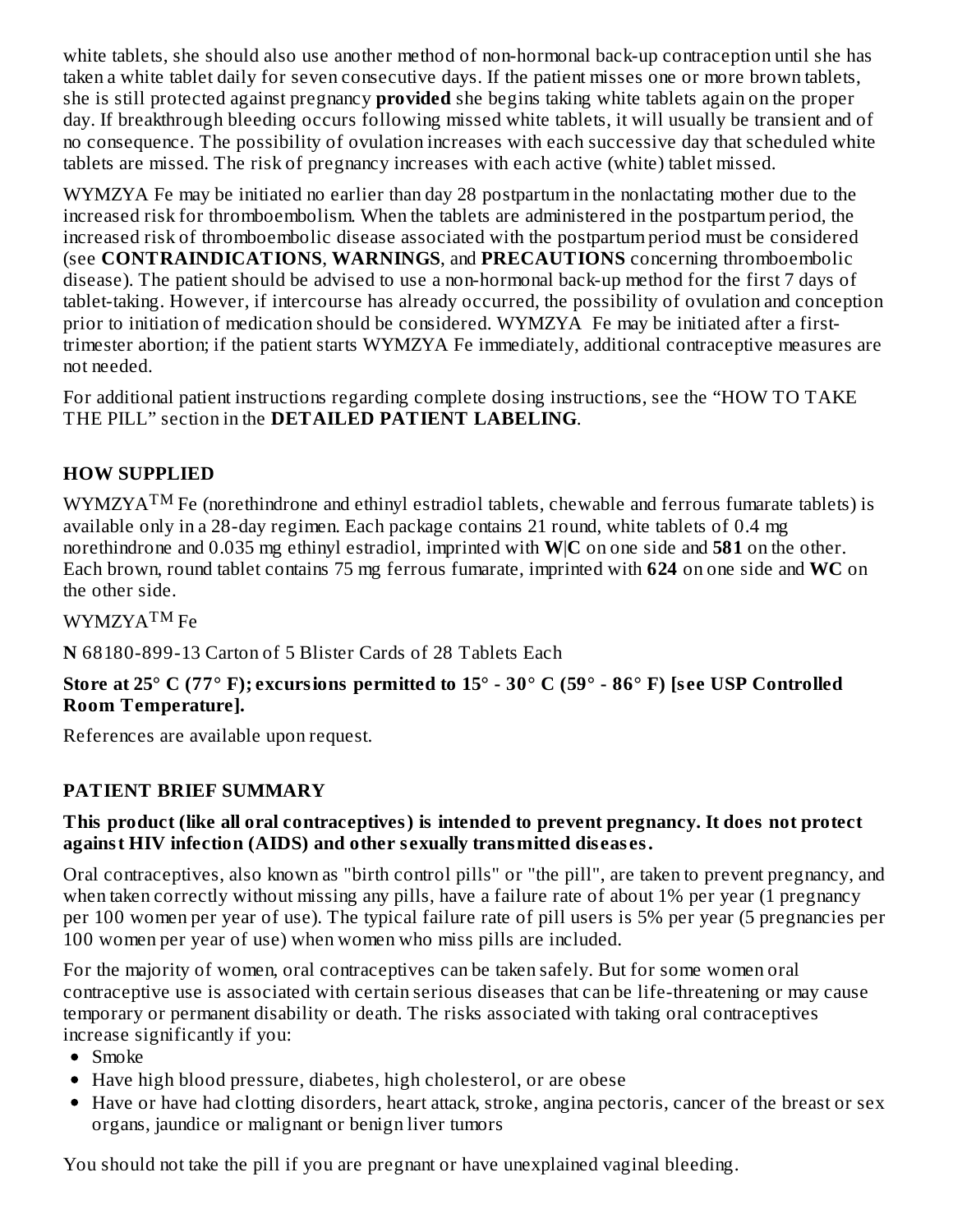Although cardiovascular disease risks may be increased with oral contraceptive use after age 40 in healthy, non-smoking women (even with the newer low-dose formulations), there are also greater potential health risks associated with pregnancy in older women.

**Cigarette smoking increas es the risk of s erious advers e effects on the heart and blood vess els from oral contraceptive us e. This risk increas es with age and with the amount of smoking (15 or more cigarettes per day has been associated with a significantly increas ed risk) and is quite marked in women over 35 years of age. Women who us e oral contraceptives should not smoke.**

Most side effects of the pill are not serious. The most common are nausea, vomiting, bleeding or spotting between menstrual periods, weight gain, breast tenderness, and difficulty wearing contact lenses. These side effects, especially nausea and vomiting, may decrease or subside within the first three months of use.

The serious side effects of the pill occur very infrequently, especially if you are in good health and do not smoke. However, you should know that the following medical conditions have been associated with or made worse by the pill:

1. Blood clots in the legs (thrombophlebitis), lungs (pulmonary embolism), stoppage or rupture of a blood vessel in the brain (stroke), blockage of blood vessels in the heart (heart attack or angina pectoris), or other organs of the body. As mentioned above, smoking increases the risk of heart attacks and strokes and subsequent serious medical consequences. Women with migraine also may be at increased risk of stroke when taking the pill.

2. Liver tumors, which may rupture and cause severe bleeding. A possible but not definite association has been found with the pill and liver cancer. However, liver cancers are extremely rare. The chance of developing liver cancer from using the pill is thus even rarer.

3. High blood pressure, although blood pressure usually returns to normal when the pill is stopped.

The symptoms associated with these serious side effects are discussed in the DETAILED PATIENT INFORMATION leaflet given to you with your supply of pills. Notify your healthcare provider if you notice any unusual physical disturbances while taking the pill. In addition, drugs such as rifampin, as well as some anticonvulsants and some antibiotics, and herbal preparations containing St. John's Wort (hypericum perforatum), may decrease oral contraceptive effectiveness.

Breast cancer has been diagnosed slightly more often in women who use the pill than in women of the same age who do not use the pill. This very small increase in the number of breast cancer diagnoses gradually disappears during the 10 years after stopping use of the pill. It is not known whether the difference is caused by the pill. It may be that women taking the pill are examined more often, so that breast cancer is more likely to be detected. You should have regular breast examinations by a healthcare provider and examine your own breasts monthly. Tell your healthcare provider if you have a family history of breast cancer or if you have had breast nodules or an abnormal mammogram. Women who currently have or have had breast cancer should not use hormonal contraceptives because breast cancer is usually a hormone-sensitive tumor.

Some studies have found an increase in the incidence of cancer or precancerous lesions of the cervix in women who use the pill. However, this finding may be related to factors other than the use of the pill.

Taking the combination pill provides some important noncontraceptive health benefits. These include less painful menstruation, less menstrual blood loss and anemia, fewer pelvic infections, and fewer cancers of the ovary and the lining of the uterus.

Be sure to discuss any medical condition you may have with your healthcare provider. Your healthcare provider will take a medical and family history before prescribing oral contraceptives and will examine you. The physical examination may be delayed to another time if you request it and the healthcare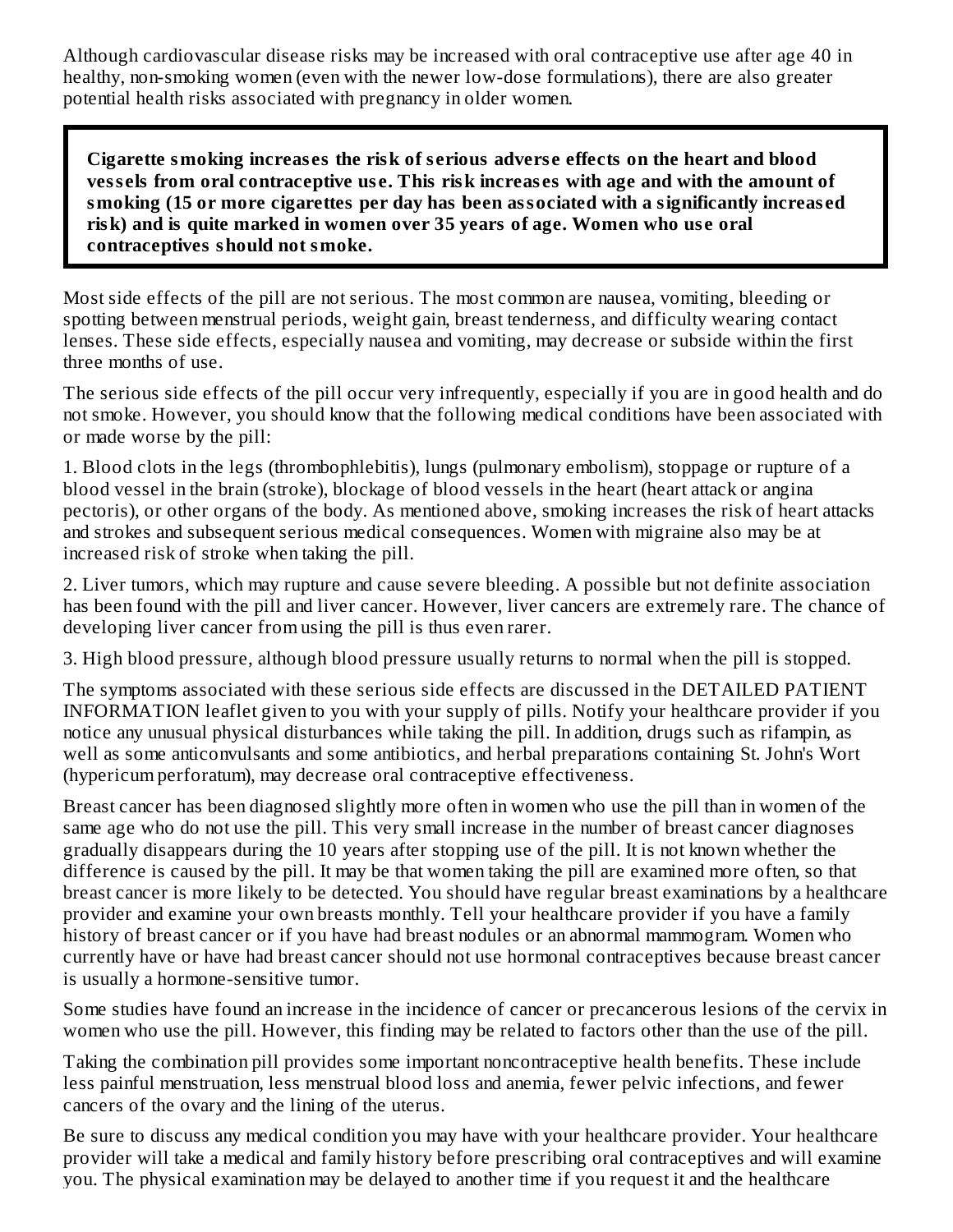you. The physical examination may be delayed to another time if you request it and the healthcare provider believes that it is a good medical practice to postpone it. You should be reexamined at least once a year while taking oral contraceptives. The DETAILED PATIENT INFORMATION leaflet gives you further information which you should read and discuss with your healthcare provider.

## **DOSAGE AND ADMINISTRATION**

## **HOW TO TAKE WYMZYA Fe**

#### **IMPORTANT POINTS TO REMEMBER**

1. BE SURE TO READ THESE DIRECTIONS:

- Before you start taking your pills
- Anytime you are not sure what to do

2. THE PILL MAY BE SWALLOWED WHOLE OR CHEWED AND SWALLOWED. IF THE PILL IS CHEWED, YOU SHOULD DRINK A FULL GLASS (8 OUNCES) OF LIQUID IMMEDIATELY AFTER SWALLOWING.

3. TAKE ONE PILL EVERY DAY AT THE SAME TIME. If you miss pills you could get pregnant. This includes starting the pack late. The more pills you miss, the more likely you are to get pregnant.

4. MANY WOMEN HAVE SPOTTING OR LIGHT BLEEDING, OR MAY FEEL SICK TO THEIR STOMACH DURING THE FIRST 1-3 PACKS OF PILLS.

If you have spotting or light bleeding or feel sick to your stomach, do not stop taking the pill. The problem will usually go away. If it doesn't go away, check with your healthcare provider.

5. MISSING PILLS CAN ALSO CAUSE SPOTTING OR LIGHT BLEEDING, even when you make up these missed pills.

On the days you take 2 pills to make up for missed pills, you could also feel a little sick to your stomach.

6. IF YOU HAVE VOMITING (within 3 to 4 hours after you take your pill), you should follow the instructions for WHAT TO DO IF YOU MISS PILLS. IF YOU HAVE DIARRHEA or IF YOU TAKE CERTAIN MEDICINES, including some antibiotics, or the herbal supplement St. John's Wort, your pills may not work as well. Use a back-up method of birth control (such as condoms or spermicide) until you check with your healthcare provider.

7. IF YOU HAVE TROUBLE REMEMBERING TO TAKE THE PILL, talk to your healthcare provider about how to make pill-taking easier or about using another method of birth control.

8. IF YOU HAVE ANY QUESTIONS OR ARE UNSURE ABOUT THE INFORMATION IN THIS LEAFLET, call your healthcare provider.

# *BEFORE* **YOU START TAKING YOUR PILLS**

## 1. DECIDE WHAT TIME OF DAY YOU WANT TO TAKE YOUR PILL.

It is important to take it at about the same time every day.

2. LOOK AT YOUR PILL PACK:

The pill *pack* has 21 "active" white pills (with hormones) to take for 3 weeks, followed by 7 "reminder" brown pills (without hormones) to take for 1 week.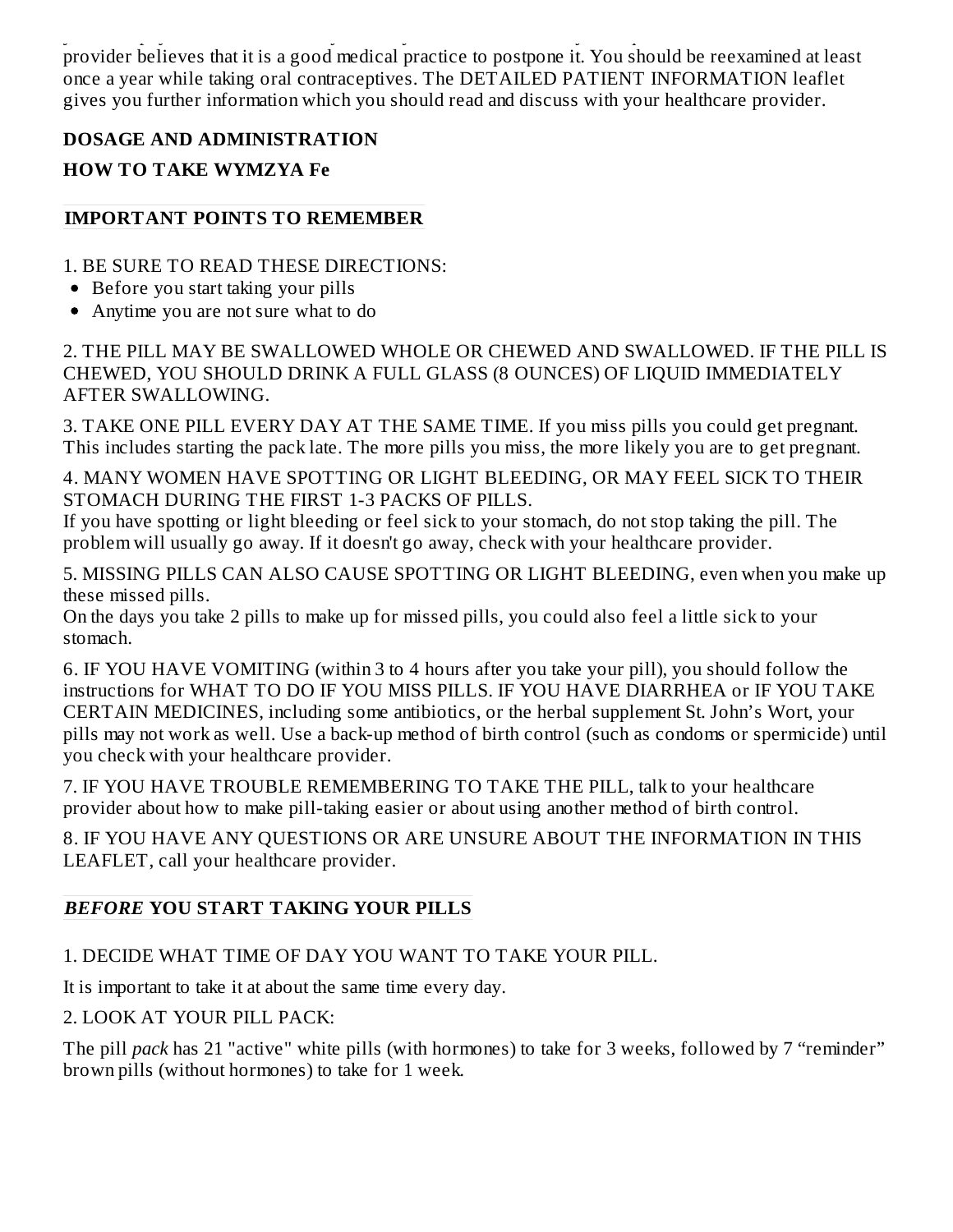#### 3. ALSO FIND:

- where on the pack to start taking pills,
- in what order to take the pills (follow the arrows), and
- the week numbers as shown in the picture above.

#### 4. BE SURE YOU HAVE READY AT ALL TIMES:

- ANOTHER KIND OF BIRTH CONTROL (such as condoms or spermicide) to use as a back-up in case you miss pills.
- AN EXTRA, FULL PILL PACK.

## **WHEN TO START THE** *FIRST* **PACK OF PILLS**

You have 2 choices of which day to start taking your first pack of pills. (See DAY 1 START or SUNDAY START directions below.) Decide with your healthcare provider which is the best day for you. Once you have decided which day you will begin taking your pills, immediately do the following: remove the Brief Summary from inside the pouch and look for the attached day label sheet; peel the label from the sheet which has the start day printed on the left hand side; place the label on the blister card over the pre-printed days of the week. Take your pill daily in the order indicated by the arrows on the blister card illustration shown above. Pick a time of day which will be easy to remember and take your pill at the same time each day.

#### DAY 1 START:

1. Take the first "active" white pill of the first pack during the *first 24 hours* of your period.

2. You will not need to use a back-up method of birth control, since you are starting the pill at the beginning of your period.

#### SUNDAY START:

1. Take the first "active" white pill of the first pack on the *Sunday after your period starts*, even if you are still bleeding. If your period begins on Sunday, start the pack that same day.

2. *Use another method of birth control* as a back-up method if you have sex anytime from the Sunday you start your first pack until the next Sunday (7 days). Condoms or spermicide are good back-up methods of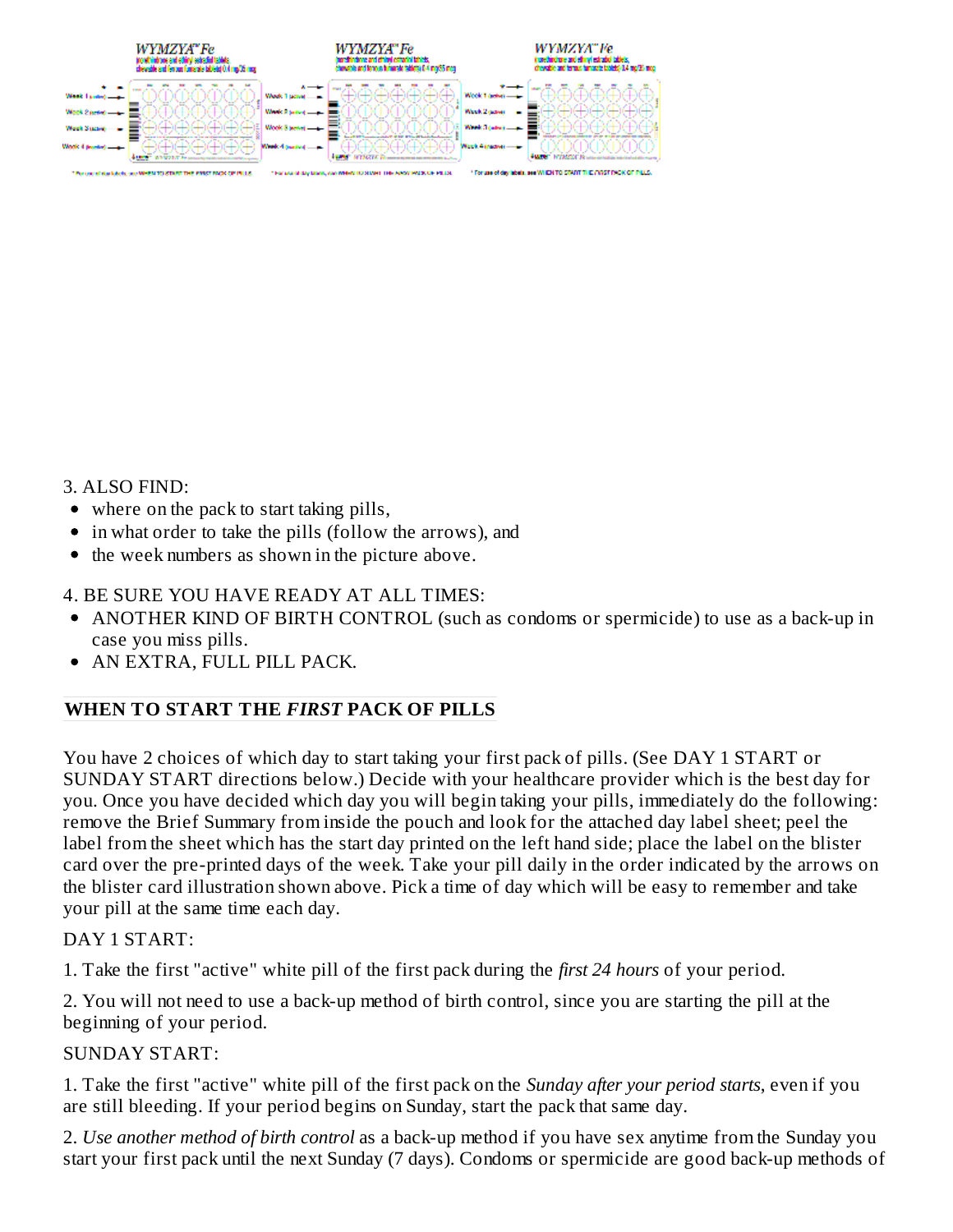## **WHAT TO DO DURING THE MONTH**

1. TAKE ONE PILL AT THE SAME TIME EVERY DAY UNTIL THE PACK IS EMPTY. Do not skip pills even if you are spotting or bleeding between monthly periods or feel sick to your stomach (nausea).

Do not skip pills even if you do not have sex very often.

2. WHEN YOU FINISH A PACK OF YOUR WYMZYA Fe: Start the next pack on the day after your last brown "reminder" pill. Do not wait any days between packs.

3. WHEN YOU SWITCH FROM A DIFFERENT BRAND OF PILLS: If your previous brand had 21 pills, wait 7 days before starting WYMZYA Fe. If your previous brand had 28 pills, start taking WYMZYA Fe on the day after the last pill.

## **WHAT TO DO IF YOU MISS PILLS**

The pill may not be as effective if you miss white "active" pills, and particularly if you miss the first few or the last few white "active" pills in a pack.

#### **If you MISS 1 white "active" pill:**

1. Take it as soon as you remember. Take the next pill at your regular time. This means you may

take 2 pills in 1 day.

2. You do not need to use a back-up birth control method if you have sex.

## **If you MISS 2 white "active" pills in a row in WEEK 1 OR WEEK 2 of your pack:**

1. Take 2 pills on the day you remember and 2 pills the next day.

2. Then take 1 pill a day until you finish the pack.

3. You COULD BECOME PREGNANT if you have sex during the *7 days* after you restart your pills. You MUST use a non-hormonal birth control method (such as condoms or spermicide) as a back-up for those 7 days.

#### **If you MISS 2 white "active" pills in a row in THE 3rd WEEK:**

#### 1. **If you are a Day 1 Starter**:

THROW OUT the rest of the pill pack and start a new pack that same day.

#### **If you are a Sunday Starter**:

Keep taking 1 pill every day until Sunday.

On Sunday, THROW OUT the rest of the pack and start a new pack of pills that same day.

2. You may not have your period this month but this is expected. However, if you miss your period 2 months in a row, call your healthcare provider because you might be pregnant.

3. You COULD BECOME PREGNANT if you have sex during the *7 days* after you restart your pills. You MUST use a non-hormonal birth control method (such as condoms or spermicide) as a back-up for those 7 days.

#### **If you MISS 3 OR MORE white "active" pills in a row (during the first 3 weeks):**

#### 1. **If you are a Day 1 Starter**:

THROW OUT the rest of the pill pack and start a new pack that same day.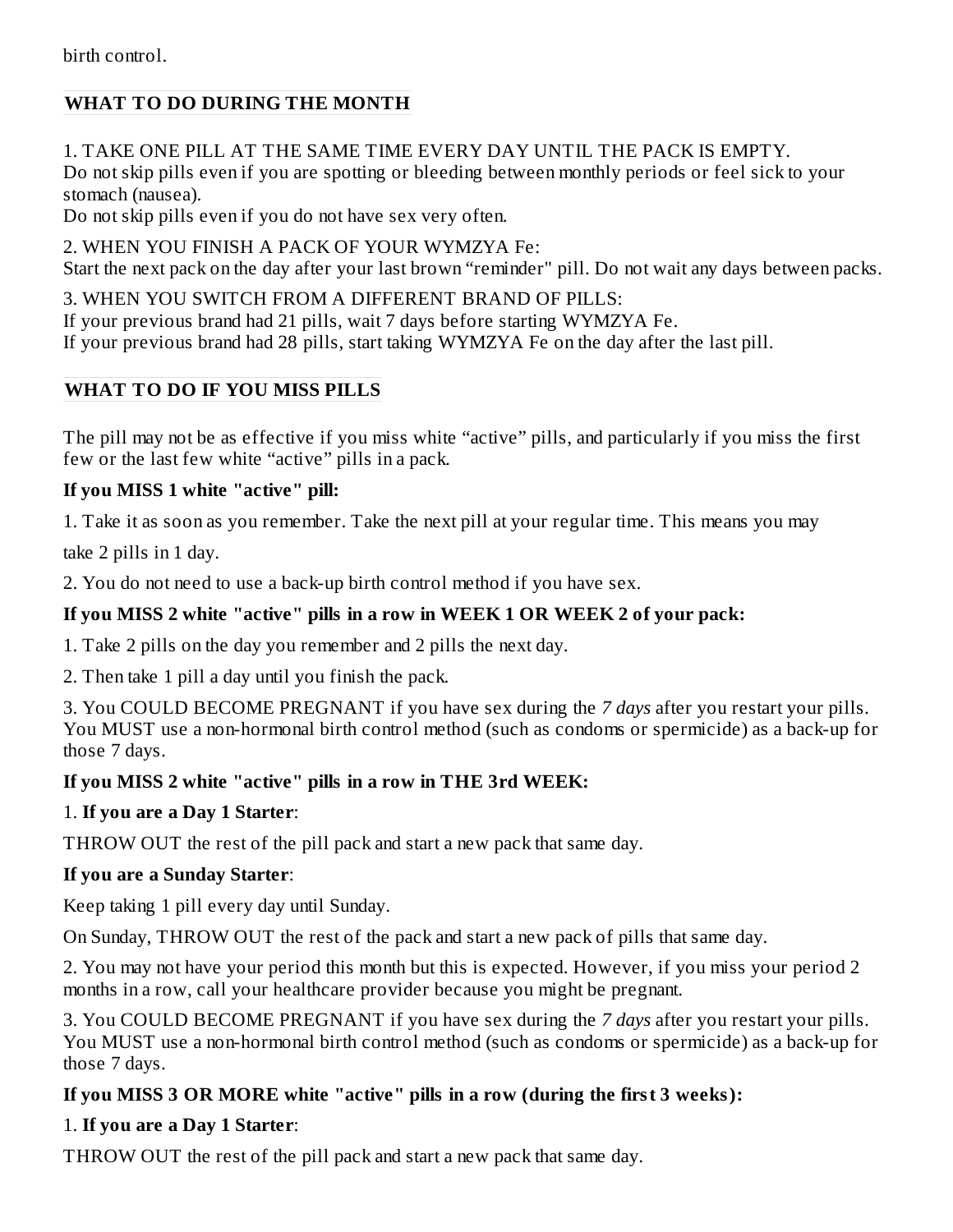#### **If you are a Sunday Starter**:

Keep taking 1 pill every day until Sunday.

On Sunday, THROW OUT the rest of the pack and start a new pack of pills that same day.

2. You may not have your period this month but this is expected. However, if you miss your period 2 months in a row, call your healthcare provider because you might be pregnant.

3. You COULD BECOME PREGNANT if you have sex on the days when you missed pills or during the first *7 days* after restarting your pills. You MUST use a non-hormonal birth control method (such as condoms or spermicide) as a back-up for the first 7 days after you restart your pills.

#### **If you forget any of the 7 brown "reminder" pills in Week 4:**

1. THROW AWAY the pills you missed.

2. Keep taking 1 pill each day until the pack is empty.

3. You do not need a back-up method of birth control.

#### **FINALLY, IF YOU ARE STILL NOT SURE WHAT TO DO ABOUT THE PILLS YOU HAVE MISSED:**

1. Use a BACK-UP METHOD anytime you have sex.

2. KEEP TAKING ONE "ACTIVE" (WHITE) PILL EACH DAY until you can reach your healthcare provider.

## **DETAILED PATIENT PACKAGE INSERT**

#### **This product (like all oral contraceptives) is intended to prevent pregnancy. It does not protect against HIV infection (AIDS) and other s exually transmitted dis eas es.**

## **INTRODUCTION**

Any woman who considers using oral contraceptives (the "birth control pill" or "the pill") should understand the benefits and risks of using this form of birth control.

Although oral contraceptives have important advantages over other methods of contraception, they have certain risks that no other method has, and some of these risks may continue after you have stopped using the oral contraceptive. This leaflet will give you much of the information you will need to make this decision and will also help you determine if you are at risk of developing any of the serious side effects of the pill. It will tell you how to use WYMZYA Fe properly so that it will be as effective as possible. However, this booklet is not a replacement for a careful discussion between you and your healthcare provider. You should discuss the information provided in this booklet with your healthcare provider, both when you first start taking the pill and during your revisits. You should also follow your healthcare provider's advice with regard to regular check-ups while you are on WYMZYA Fe.

## **EFFECTIVENESS OF ORAL CONTRACEPTIVES**

Oral contraceptives or "birth control pill" or "the pill" are used to prevent pregnancy and are more effective than most other nonsurgical methods of birth control. The chance of becoming pregnant is approximately 1% per year (1 pregnancy per 100 women per year of use) when the pills are used correctly, and no pills are missed. Typical failure rates are 5% per year (5 pregnancies per 100 women per year of use) when women who miss pills are included. The chance of becoming pregnant increases with each missed pill during a menstrual cycle.

In comparison, typical failure rates for other methods of birth control during the first year of use are as follows:

No methods: 85%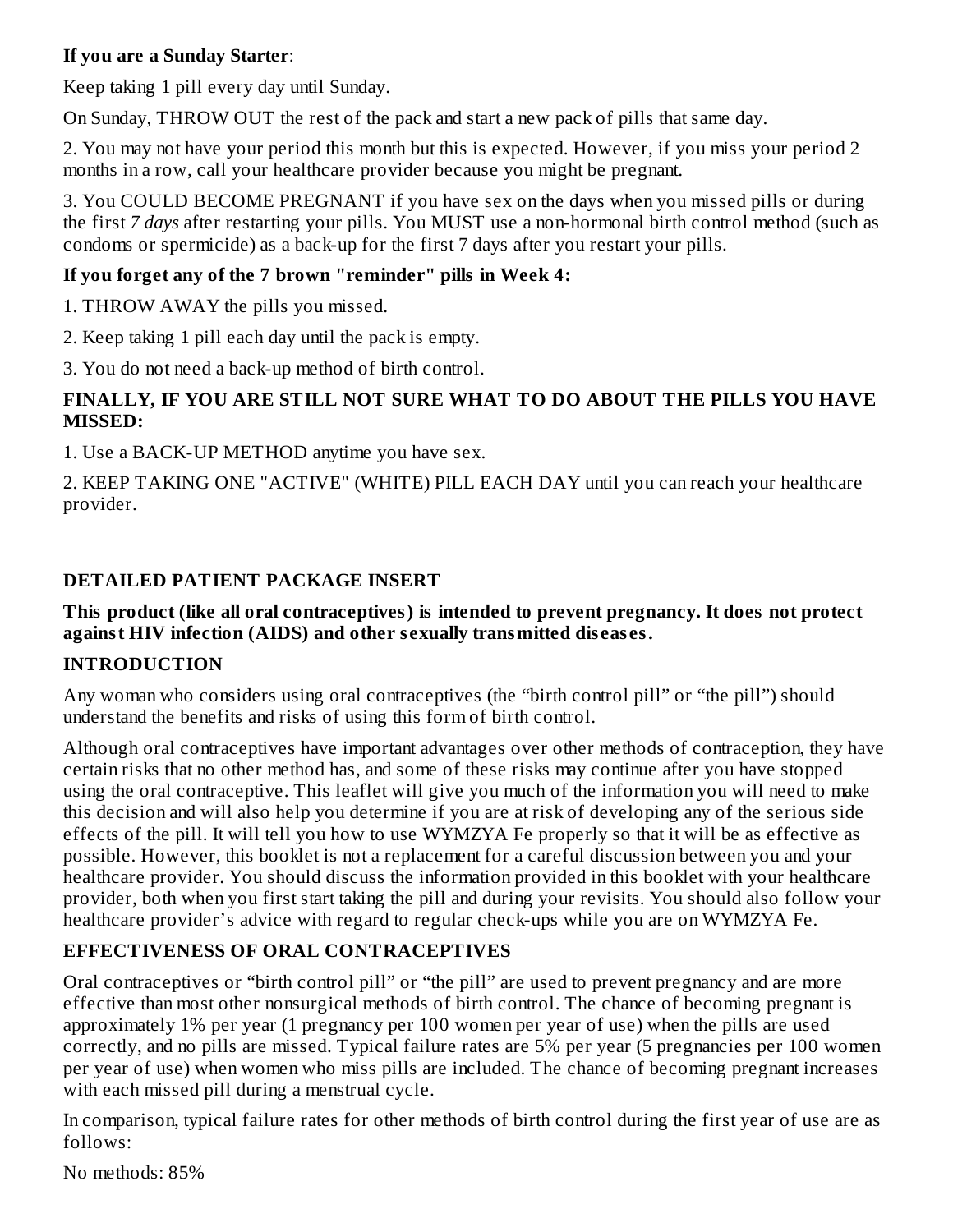Vaginal sponge: 20 to 40% Cervical cap: 20 to 40% Spermicides alone: 26% Periodic abstinence: 25% Condom (female): 21% Diaphragm with spermicides: 20% Withdrawal: 19% Condom (male): 14% Female sterilization: 0.5% IUD: 0.1 to 2.0% Injectable progestogen: 0.3% Male sterilization: 0.15% Norplant $^\circledR$  system: 0.05%

#### **WHO SHOULD NOT TAKE ORAL CONTRACEPTIVES**

**Cigarette smoking increas es the risk of s erious advers e effects on the heart and blood vess els from oral contraceptive us e. This risk increas es with age and with the amount of smoking (15 or more cigarettes per day has been associated with a significantly increas ed risk) and is quite marked in women over 35 years of age. Women who us e oral contraceptives should not smoke.**

Some women should not use the pill. You should not use the pill if you have or have ever had any of the following conditions:

- A history of heart attack or stroke
- A history of blood clots in the legs (thrombophlebitis), lungs (pulmonary embolism), or eyes
- A history of blood clots in the deep veins of your legs
- Chest pain (angina pectoris)
- Known or suspected breast cancer or cancer of the lining of the uterus, cervix, vagina, or certain hormonally-sensitive cancers
- Unexplained vaginal bleeding (until a diagnosis is reached by your healthcare provider)
- Yellowing of the whites of the eyes or of the skin (jaundice) during pregnancy or during previous use of the pill
- Liver tumor (benign or cancerous)
- Known or suspected pregnancy
- Heart valve or heart rhythm disorders that may be associated with formation of blood clots
- Diabetes affecting your circulation
- Uncontrolled high blood pressure
- Active liver disease with abnormal liver function tests
- Headache with neurological symptoms
- Allergy or hypersensitivity to any of the components of WYMZYA Fe
- A need for surgery with prolonged bedrest

Tell your healthcare provider if you have any of the above conditions. Your healthcare provider can recommend a safer method of birth control.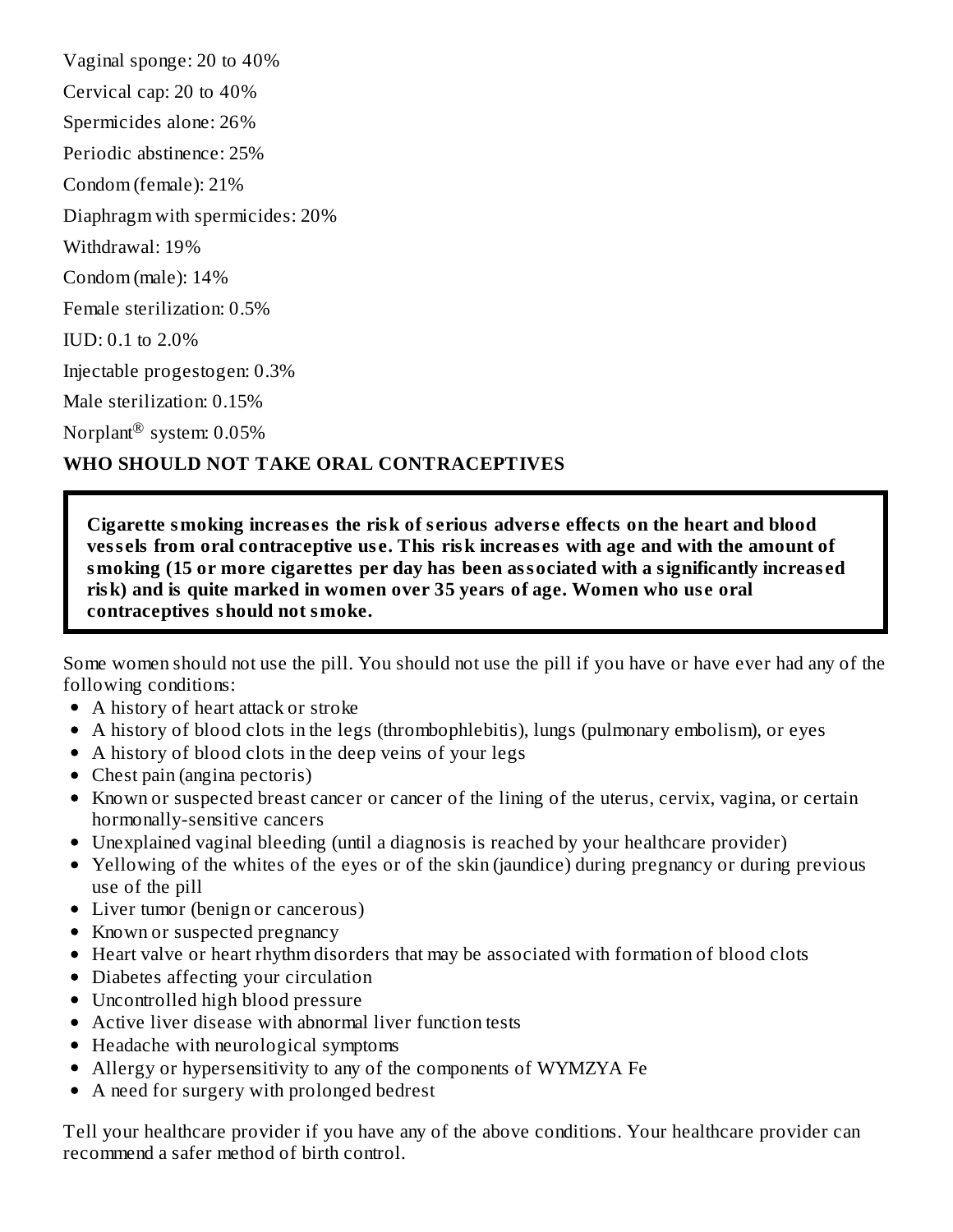#### **OTHER CONSIDERATIONS BEFORE TAKING ORAL CONTRACEPTIVES**

Tell your healthcare provider if you or any family member has ever had:

- Breast nodules, fibrocystic disease of the breast or an abnormal breast x-ray or mammogram
- Diabetes
- Elevated cholesterol or triglycerides
- High blood pressure
- Migraine or other headaches or epilepsy
- Depression
- Gallbladder, liver, heart, or kidney disease
- History of scanty or irregular menstrual periods  $\bullet$

Women with any of these conditions should be checked often by their healthcare provider if they choose to use oral contraceptives.

Also, be sure to inform your healthcare provider if you smoke or are on any medications.

#### **RISKS OF TAKING ORAL CONTRACEPTIVES**

#### **1. Risk of developing blood clots**

Blood clots and blockage of blood vessels are the most serious side effects of taking oral contraceptives and can cause death or serious disability. In particular, a clot in the legs can cause thrombophlebitis, and a clot that travels to the lungs can cause a sudden blocking of the vessel carrying blood to the lungs. Either of these can cause death or disability. Rarely, clots occur in the blood vessels of the eye and may cause blindness, double vision, or impaired vision.

If you take oral contraceptives and need elective surgery, need to stay in bed for a prolonged illness or injury, or have recently delivered a baby, you may be at risk of developing blood clots. You should consult your healthcare provider about stopping oral contraceptives three to four weeks before surgery and not taking oral contraceptives for two weeks after surgery or during bed rest. You should also not take oral contraceptives soon after delivery of a baby. It is advisable to wait for at least four weeks after delivery if you are not breastfeeding. If you are breastfeeding, you should wait until you have weaned your child before using the pill (see the section on **breastfeeding** in **GENERAL PRECAUTIONS**).

The risk of circulatory disease in oral contraceptive users may be higher in users of high-dose pills (containing 50 micrograms or higher of ethinyl estradiol) and may be greater with longer duration of oral contraceptive use. In addition, some of these increased risks may continue for a number of years after stopping oral contraceptives. The risk of abnormal blood clotting increases with age in both users and nonusers of oral contraceptives, but the increased risk from the oral contraceptive appears to be present at all ages. For women aged 20 to 44 it is estimated that about 1 in 2,000 using oral contraceptives will be hospitalized each year because of abnormal clotting. Among nonusers in the same age group, about 1 in 20,000 would be hospitalized each year. For oral contraceptive users in general, it has been estimated that in women between the ages of 15 and 34 the risk of death due to a circulatory disorder is about 1 in 12,000 per year, whereas for nonusers the rate is about 1 in 50,000 per year. In the age group 35 to 44, the risk is estimated to be about 1 in 2,500 per year for oral contraceptive users and about 1 in 10,000 per year for nonusers.

#### **2. Heart attacks and strokes**

Oral contraceptives may increase the tendency to develop strokes (stoppage or rupture of blood vessels in the brain) and angina pectoris and heart attacks (blockage of blood vessels in the heart). Any of these conditions can cause death or disability.

Smoking greatly increases the possibility of suffering heart attacks and strokes. Furthermore, smoking and the use of oral contraceptives greatly increase the chances of developing and dying of heart disease.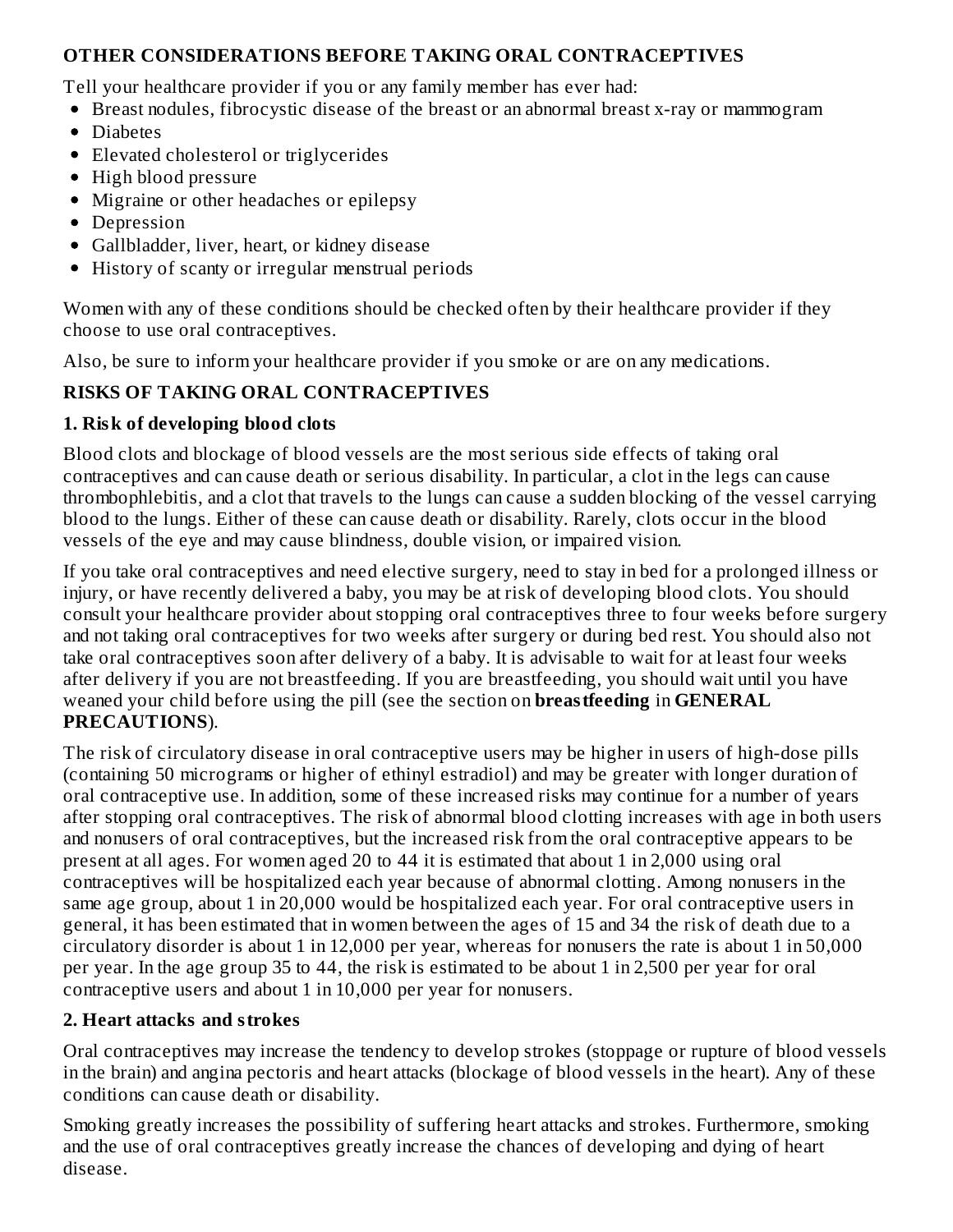Women with migraine (especially migraine with aura) who take oral contraceptives also may be at higher risk of stroke.

#### **3. Gallbladder dis eas e**

Oral contraceptive users probably have a greater risk than nonusers of having gallbladder disease, although this risk may be related to pills containing high doses of estrogens.

#### **4. Liver tumors**

In rare cases, oral contraceptives can cause benign but dangerous liver tumors. These benign liver tumors can rupture and cause fatal internal bleeding. In addition, a possible, but not definite, association has been found with the pill and liver cancers in two studies, in which a few women who developed these very rare cancers were found to have used oral contraceptives for long periods. However, liver cancers in general are extremely rare, and the chance of developing liver cancer from using the pill is thus even rarer.

## **5. Cancer of the breast and reproductive organs**

Breast cancer has been diagnosed slightly more often in women who use the pill than in women of the same age who do not use the pill. This small increase in the number of breast cancer diagnoses gradually disappears during the 10 years after stopping use of the pill. It is not known whether the difference is caused by the pill. It may be that women taking the pill are examined more often, so that breast cancer is more likely to be detected. You should have regular breast examinations by a healthcare provider and examine your own breasts monthly. Tell your healthcare provider if you have a family history of breast cancer or if you have had breast nodules or an abnormal mammogram.

Women who currently have or have had breast cancer should not use oral contraceptives because breast cancer is usually a hormone-sensitive tumor.

Some studies have found an increase in the incidence of cancer or precancerous lesions of the cervix in women who use oral contraceptives. However, this finding may be related to factors other than the use of oral contraceptives. There is insufficient evidence to rule out the possibility that the pill may cause such cancers.

## **6. Lipid metabolism and inflammation of the pancreas**

In patients with inherited defects of lipid metabolism, there have been reports of significant elevations of plasma triglycerides during estrogen therapy. This has led to pancreatitis in some cases.

# **ESTIMATED RISK OF DEATH FROM A BIRTH CONTROL METHOD OR PREGNANCY**

All methods of birth control and pregnancy are associated with a risk of developing certain diseases which may lead to disability or death. An estimate of the number of deaths associated with different methods of birth control and pregnancy has been calculated and is shown in the following table.

#### **ANNUAL NUMBER OF BIRTH-RELATED OR METHOD-RELATED DEATHS ASSOCIATED WITH CONTROL OF FERTILITY PER 100,000 NONSTERILE WOMEN, BY FERTILITY CONTROL METHOD ACCORDING TO AGE**

|                                                                   |  | AGE |  |  |
|-------------------------------------------------------------------|--|-----|--|--|
| Method of control and outcome 15-19 20-24 25-29 30-34 35-39 40-44 |  |     |  |  |
| No fertility control methods* 7.0 7.4 9.1 14.8 25.7 28.2          |  |     |  |  |
| Oral contraceptives nonsmoker** 0.3 0.5 0.9 1.9 13.8 31.6         |  |     |  |  |
| Oral contraceptives smoker** 2.2 3.4 6.6 13.5 51.1 117.2          |  |     |  |  |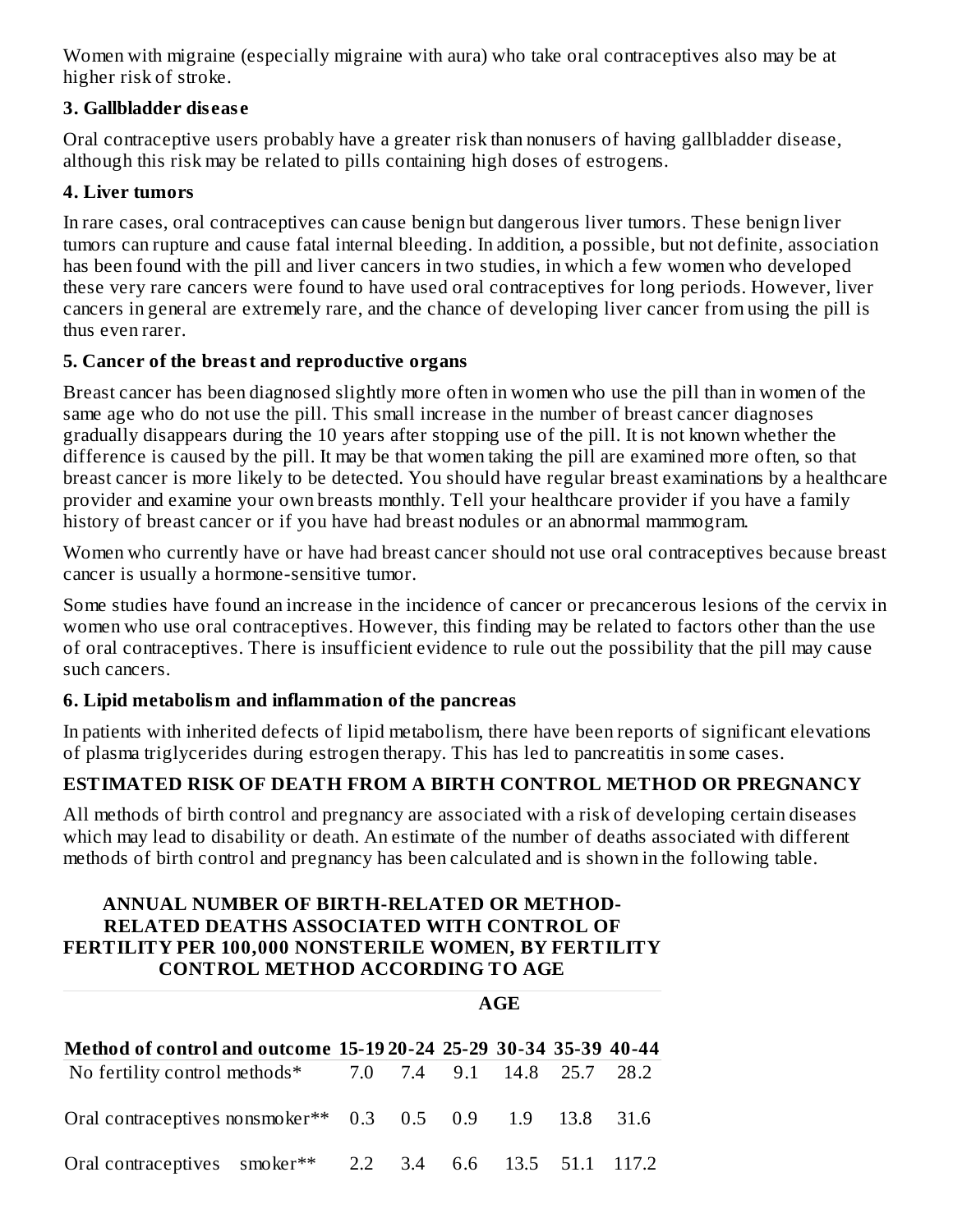| $ID**$                      |     |                 | $0.8$ $0.8$ $1.0$ $1.0$ $1.4$ |     |
|-----------------------------|-----|-----------------|-------------------------------|-----|
| $Condom^*$                  | 1.1 |                 | $1.6$ 0.7 0.2 0.3             | 04  |
| Diaphragm/spermicide*       | 1 9 | $1.2 \quad 1.2$ | 1.3 2.2                       | 28  |
| Periodic abstinence*        | 25. |                 | 1.6 1.6 1.7 2.9               | 3.6 |
| *Deaths are birth related   |     |                 |                               |     |
| **Deaths are method related |     |                 |                               |     |
|                             |     |                 |                               |     |

In the above table, the risk of death from any birth control method is less than the risk of childbirth, except for oral contraceptive users over the age of 35 who smoke and pill users over the age of 40 even if they do not smoke. It can be seen in the table that for women aged 15 to 39, the risk of death was highest with pregnancy (7-26 deaths per 100,000 women, depending on age). Among pill users who do not smoke, the risk of death was always lower than that associated with pregnancy for any age group, although over the age of 40, the risk increases to 32 deaths per 100,000 women, compared to 28 associated with pregnancy at that age. However, for pill users who smoke and are over the age of 35, the estimated number of deaths exceeds those for other methods of birth control. If a woman is over the age of 40 and smokes, her estimated risk of death is four times higher (117/100,000 women) than the estimated risk associated with pregnancy (28/100,000 women) in that age group.

The suggestion that women over 40 who don't smoke should not take oral contraceptives is based on information from older high-dose pills. An Advisory Committee of the FDA discussed this issue in 1989 and recommended that the benefits of oral contraceptive use by healthy, nonsmoking women over 40 years of age may outweigh the possible risks. Older women, as all women who take oral contraceptives, should take an oral contraceptive which contains the least amount of estrogen and progestin that is compatible with the individual patient needs.

#### **WARNING SIGNALS**

If any of these adverse conditions occur while you are taking oral contraceptives, call your healthcare provider immediately:

- Sharp chest pain, coughing of blood, or sudden shortness of breath (indicating a possible clot in the lung)
- Pain in the calf (indicating a possible clot in the leg)
- Crushing chest pain or heaviness in the chest (indicating a possible heart attack)
- Sudden severe headache or vomiting, dizziness or fainting, disturbances of vision or speech, weakness, or numbness in an arm or leg (indicating a possible stroke)
- Sudden partial or complete loss of vision (indicating a possible clot in the eye)
- Breast lumps (indicating possible breast cancer or fibrocystic disease of the breast; ask your healthcare provider to show you how to examine your breasts)
- Severe pain or tenderness in the stomach area (possibly indicating a ruptured liver tumor)
- Difficulty in sleeping, weakness, lack of energy, fatigue, or change in mood (possibly indicating severe depression)
- Jaundice or a yellowing of the skin or eyeballs, accompanied frequently by fever, fatigue, loss of appetite, dark-colored urine, or light-colored bowel movements (indicating possible liver problems)

#### **SIDE EFFECTS OF ORAL CONTRACEPTIVES**

In addition to the risks and more serious side effects discussed above (see **RISKS OF TAKING ORAL CONTRACEPTIVES, ESTIMATED RISK OF DEATH FROM A BIRTH CONTROL METHOD OR PREGNANCY** and **WARNING SIGNALS** sections), the following may also occur:

#### **1. Irregular vaginal bleeding**

Irregular vaginal bleeding or spotting may occur while you are taking WYMZYA Fe. Irregular bleeding may vary from slight staining between menstrual periods to breakthrough bleeding which is a flow much like a regular period. Irregular bleeding occurs most often during the first few months of oral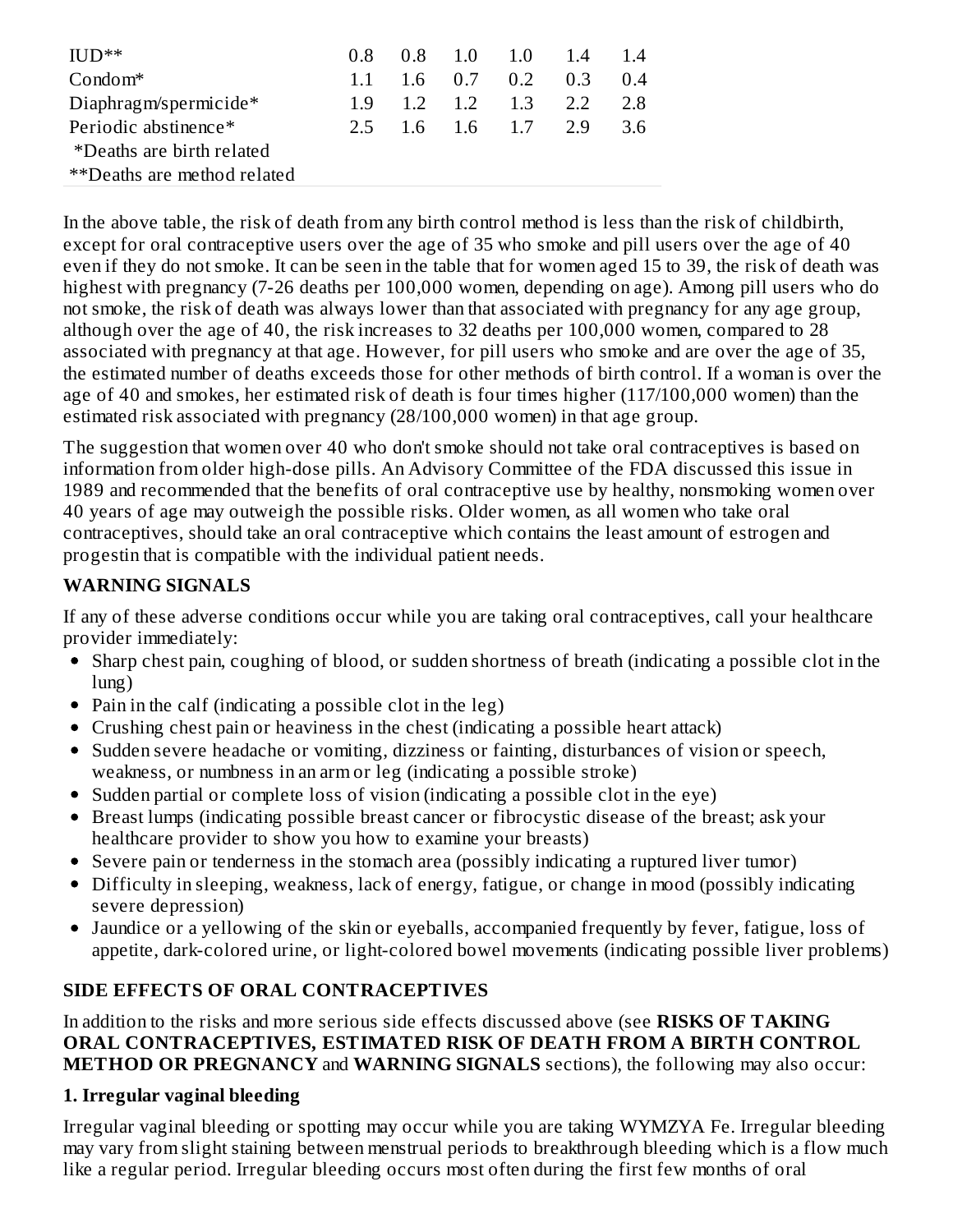contraceptive use, but may also occur after you have been taking the pill for some time. Such bleeding may be temporary and usually does not indicate any serious problems. It is important to continue taking your pills on schedule. If the bleeding occurs in more than one cycle or lasts for more than a few days, talk to your healthcare provider.

#### **2. Contact lens es**

If you wear contact lenses and notice a change in vision or an inability to wear your lenses, contact your healthcare provider.

## **3. Fluid retention**

Oral contraceptives may cause edema (fluid retention) with swelling of the fingers or ankles and may raise your blood pressure. If you experience fluid retention, contact your healthcare provider.

## **4. Melasma**

A spotty darkening of the skin is possible, particularly of the face.

## **5. Other side effects**

Other side effects may include nausea and vomiting, change in appetite, breast tenderness, headache, nervousness, depression, dizziness, loss of scalp hair, rash, vaginal infections, and allergic reactions.

If any of these side effects bother you, call your healthcare provider.

## **GENERAL PRECAUTIONS**

## **1. Miss ed periods and us e of oral contraceptives before or during early pregnancy**

There may be times when you may not menstruate regularly after you have completed taking a cycle of pills. If you have taken your pills regularly and miss one menstrual period, continue taking your pills for the next cycle but be sure to inform your healthcare provider. If you have not taken the pills daily as instructed and missed a menstrual period, or if you missed two consecutive menstrual periods, you may be pregnant. Check with your healthcare provider immediately to determine whether you are pregnant. Stop taking WYMZYA Fe if you are pregnant.

There is no conclusive evidence that oral contraceptive use is associated with an increase in birth defects when taken inadvertently during early pregnancy. Previously, a few studies had reported that oral contraceptives might be associated with birth defects but these studies have not been confirmed. Nevertheless, oral contraceptives should not be used during pregnancy. You should check with your healthcare provider about risks to your unbom child of any medication taken during pregnancy.

#### **2. While breastfeeding**

If you are breastfeeding, consult with your healthcare provider before starting oral contraceptives. Some of the drug will be passed on to the child in the milk. A few adverse effects on the child have been reported, including yellowing of the skin (jaundice) and breast enlargement. In addition, oral contraceptives may decrease the amount and quality of your milk. If possible, do not use oral contraceptives while breastfeeding. You should use another method of contraception since breastfeeding provides only partial protection from becoming pregnant, and this partial protection decreases significantly as you breastfeed for longer periods of time. You should consider starting oral contraceptives only after you have weaned your child completely.

#### **3. Laboratory tests**

If you are scheduled for any laboratory tests, tell your healthcare provider you are taking birth control pills. Certain blood tests may be affected by birth control pills.

## **4. Drug interactions**

Certain drugs may interact with birth control pills to make them less effective in preventing pregnancy or cause an increase in breakthrough bleeding. Such drugs include rifampin, drugs used for epilepsy ®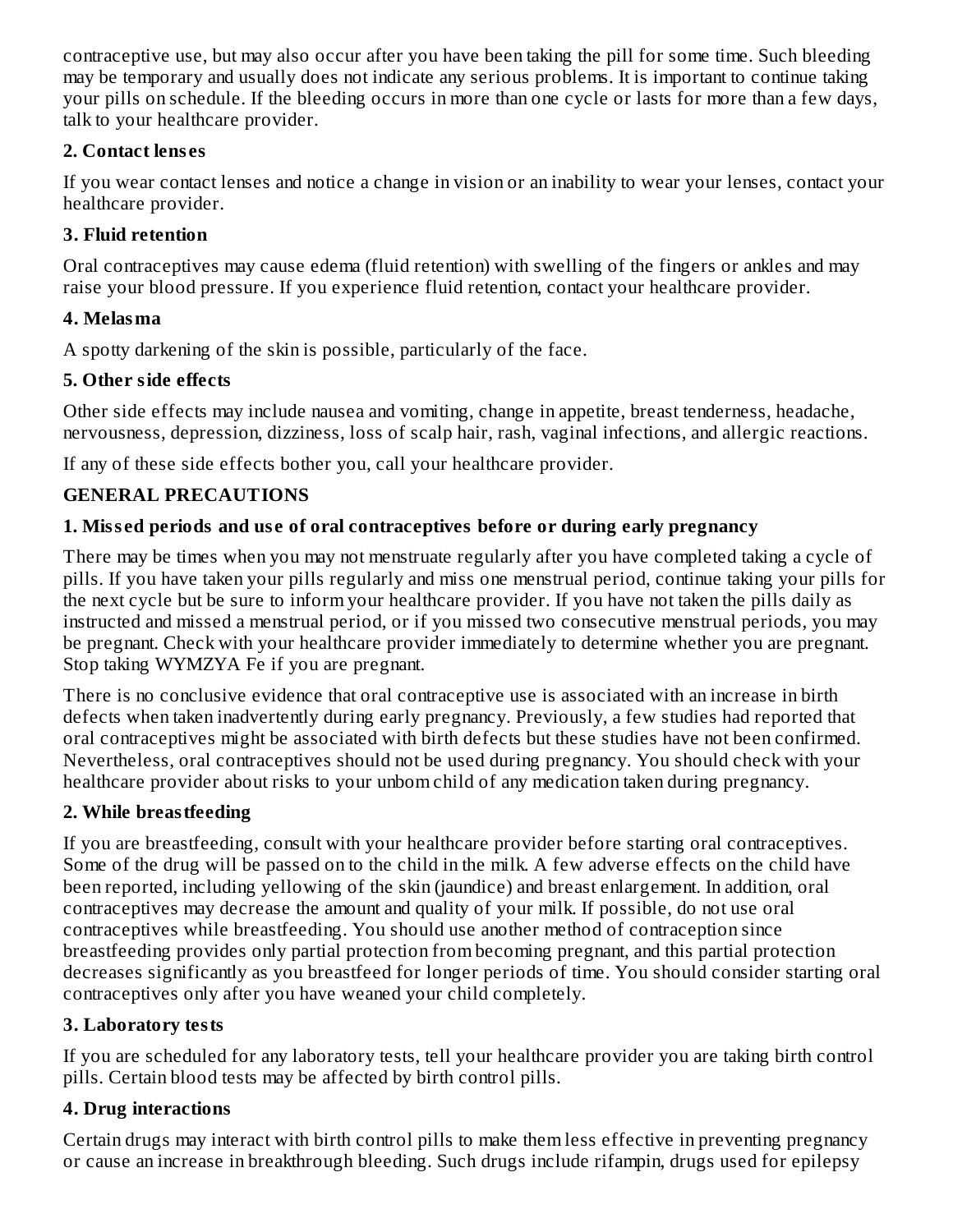such as barbiturates (for example, phenobarbital), carbamazepine (Tegretol $^{\circledR}$  is one brand of this drug), and phenytoin (Dilantin<sup>®</sup> is one brand of this drug), primidone (Mysoline®), topiramate (Topamax<sup>®</sup>), phenylbutazone (Butazolidin<sup>®</sup> is one brand), some drugs used for HIV such as ritonavir (Norvir<sup>®</sup>),  $\overline{a}$  modafinil (Provigil $^circledast)$  and possibly certain antibiotics (such as ampicillin and other penicillins, and tetracyclines), and herbal products containing St. John's Wort (hypericum perforatum). You may need to use a non-hormonal method of contraception during any cycle in which you take drugs that can make oral contraceptives less effective. Be sure to tell your healthcare provider if you are taking or start taking any other medications, including nonprescription products or herbal products while taking birth control pills.

You may be at higher risk of a specific type of liver dysfunction if you take troleandomycin (Tao $^\circledR$ capsules) and oral contraceptives at the same time.

## **5. Sexually transmitted dis eas es**

This product (like all oral contraceptives) is intended to prevent pregnancy. It does not protect against transmission of HIV (AIDS) and other sexually transmitted diseases such as Chlamydia, genital herpes, genital warts, gonorrhea, hepatitis B, and syphilis.

## **HOW TO TAKE WYMZYA Fe**

## **IMPORTANT POINTS TO REMEMBER**

## *BEFORE* **YOU START TAKING YOUR PILLS:**

- BE SURE TO READ THESE DIRECTIONS:
	- Before you start taking your pills
	- Anytime you are not sure what to do
- THE PILL MAY BE SWALLOWED WHOLE OR CHEWED AND SWALLOWED. IF THE PILL IS CHEWED, YOU SHOULD DRINK A FULL GLASS (8 OUNCES) OF LIQUID IMMEDIATELY AFTER SWALLOWING.
- TAKE ONE PILL EVERY DAY AT THE SAME TIME. If you miss pills you could get pregnant. This includes starting the pack late. The more pills you miss, the more likely you are to get pregnant.
- MANY WOMEN HAVE SPOTTING OR LIGHT BLEEDING, OR MAY FEEL SICK TO THEIR STOMACH DURING THE FIRST 1-3 PACKS OF PILLS. If you have spotting or light bleeding or feel sick to your stomach, do not stop taking the pill. The problem will usually go away. If it doesn't go away, check with your healthcare provider.
- MISSING PILLS CAN ALSO CAUSE SPOTTING OR LIGHT BLEEDING, even when you make up these missed pills. On the days you take 2 pills to make up for missed pills, you could also feel a little sick to your

stomach.

- IF YOU HAVE VOMITING (within 3 to 4 hours after you take your pill), you should follow the instructions for WHAT TO DO IF YOU MISS PILLS. IF YOU HAVE DIARRHEA or IF YOU TAKE CERTAIN MEDICINES, including some antibiotics, or the herbal supplement St. John's Wort, your pills may not work as well. Use a back-up method of birth control (such as condoms or spermicide) until you check with your healthcare provider.
- IF YOU HAVE TROUBLE REMEMBERING TO TAKE THE PILL, talk to your healthcare provider about how to make pill-taking easier or about using another method of birth control.
- IF YOU HAVE ANY QUESTIONS OR ARE UNSURE ABOUT THE INFORMATION IN THIS LEAFLET, call your healthcare provider.

# *BEFORE* **YOU START TAKING YOUR PILLS**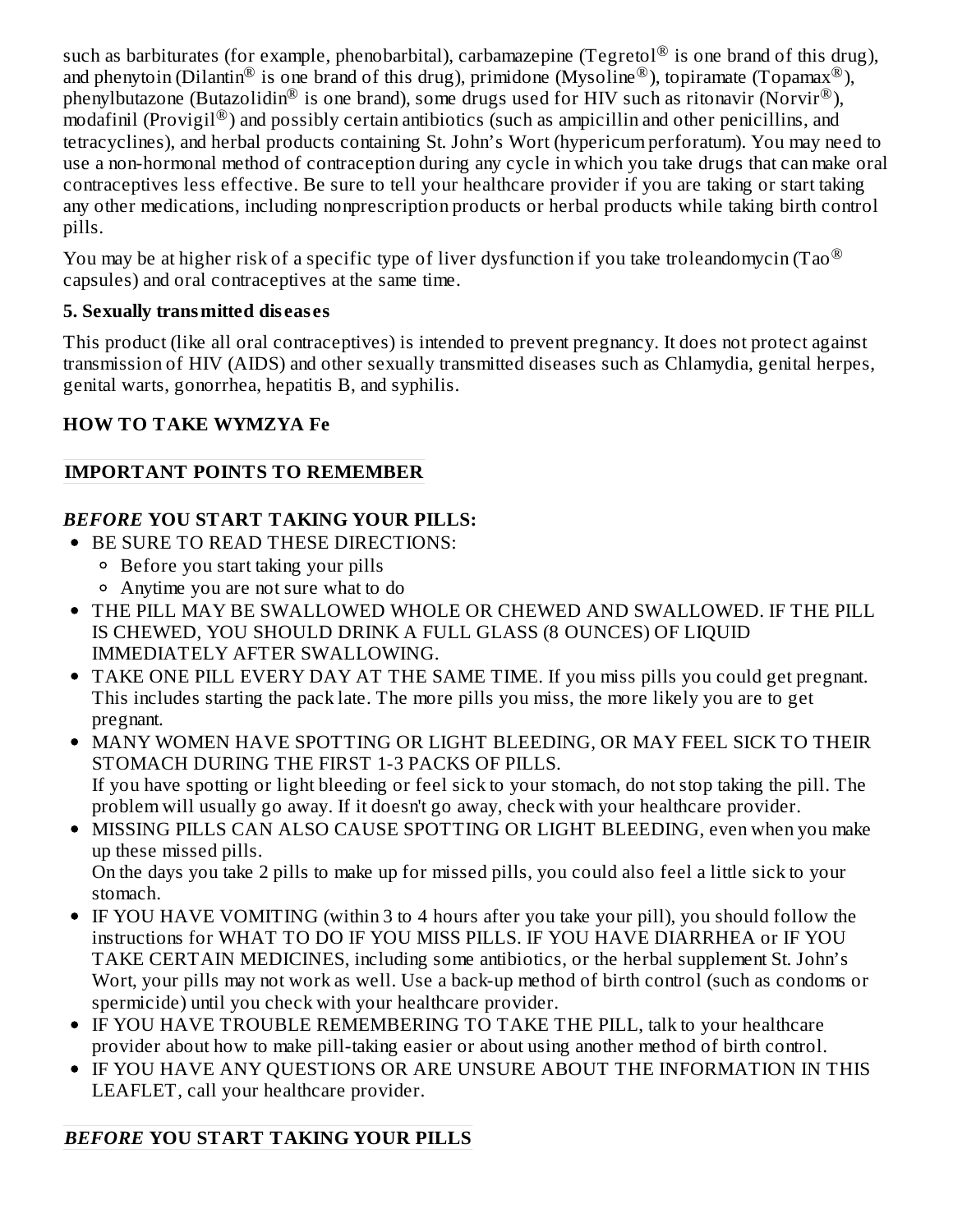1. DECIDE WHAT TIME OF DAY YOU WANT TO TAKE YOUR PILL.

It is important to take it at about the same time every day.

#### 2. LOOK AT YOUR PILL PACK:

The pill *pack* has 21 "active" white pills (with hormones) to take for 3 weeks, followed by 7 "reminder" brown pills (without hormones) to take for 1 week.

#### 3. ALSO FIND:

- where on the pack to start taking pills,
- in what order to take the pills (follow the arrows), and
- the week numbers as shown in the picture above.

4. BE SURE YOU HAVE READY AT ALL TIMES:

- ANOTHER KIND OF BIRTH CONTROL (such as condoms or spermicide) to use as a back-up in case you miss pills.
- AN EXTRA, FULL PILL PACK.

## **WHEN TO START THE** *FIRST* **PACK OF PILLS**

You have 2 choices of which day to start taking your first pack of pills. (See DAY 1 START or SUNDAY START directions below.) Decide with your healthcare provider which is the best day for you. Once you have decided which day you will begin taking your pills, immediately do the following: remove the Brief Summary from inside the pouch and look for the attached day label sheet; peel the label from the sheet which has the start day printed on the left hand side; place the label on the blister card over the pre-printed days of the week. Take your pill daily in the order indicated by the arrows on the blister card illustration shown above. Pick a time of day which will be easy to remember and take your pill at the same time each day.

#### DAY 1 START:

1. Take the first "active" white pill of the first pack during the *first 24 hours* of your period.

2. You will not need to use a back-up method of birth control, since you are starting the pill at the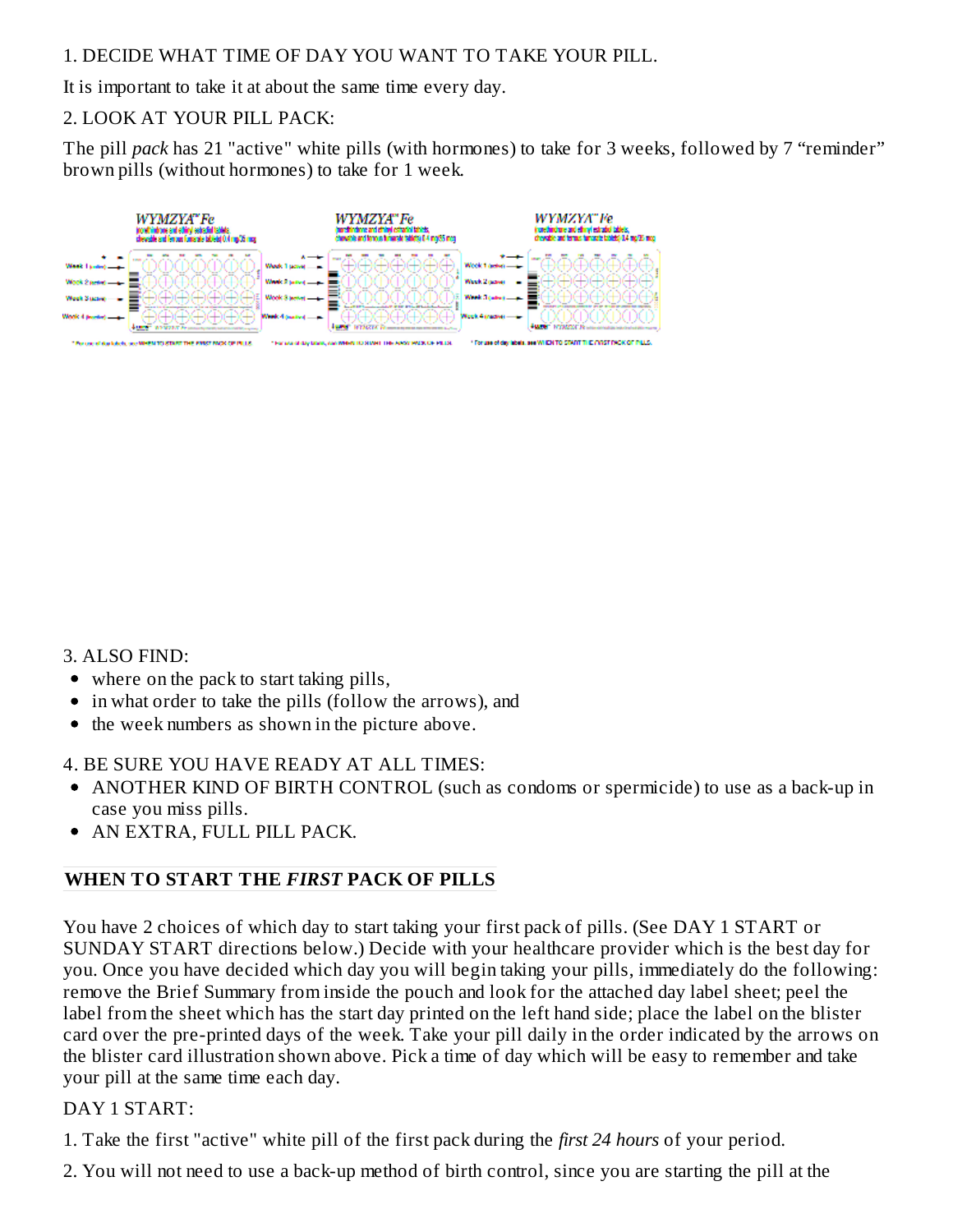beginning of your period.

SUNDAY START:

1. Take the first "active" white pill of the first pack on the *Sunday after your period starts*, even if you are still bleeding. If your period begins on Sunday, start the pack that same day.

2. *Use another method of birth control* as a back-up method if you have sex anytime from the Sunday you start your first pack until the next Sunday (7 days). Condoms or spermicide are good back-up methods of birth control.

## **WHAT TO DO DURING THE MONTH**

1. TAKE ONE PILL AT THE SAME TIME EVERY DAY UNTIL THE PACK IS EMPTY. Do not skip pills even if you are spotting or bleeding between monthly periods or feel sick to your stomach (nausea).

Do not skip pills even if you do not have sex very often.

2. WHEN YOU FINISH A PACK OF YOUR WYMZYA Fe: Start the next pack on the day after your last brown "reminder" pill. Do not wait any days between packs.

3. WHEN YOU SWITCH FROM A DIFFERENT BRAND OF PILLS: If your previous brand had 21 pills, wait 7 days before starting WYMZYA Fe. If your previous brand had 28 pills, start taking WYMZYA Fe on the day after the last pill.

# **WHAT TO DO IF YOU MISS PILLS**

The pill may not be as effective if you miss white "active" pills, and particularly if you miss the first few or the last few white "active" pills in a pack.

## **If you MISS 1 white "active" pill:**

1. Take it as soon as you remember. Take the next pill at your regular time. This means you may take 2 pills in 1 day.

2. You do not need to use a back-up birth control method if you have sex.

## **If you MISS 2 white "active" pills in a row in WEEK 1 OR WEEK 2 of your pack:**

1. Take 2 pills on the day you remember and 2 pills the next day.

2. Then take 1 pill a day until you finish the pack.

3. You COULD BECOME PREGNANT if you have sex during the *7 days* after you restart your pills. You MUST use a non-hormonal birth control method (such as condoms or spermicide) as a back-up for those 7 days.

## **If you MISS 2 white "active" pills in a row in THE 3rd WEEK:**

## 1. **If you are a Day 1 Starter**:

THROW OUT the rest of the pill pack and start a new pack that same day.

## **If you are a Sunday Starter**:

Keep taking 1 pill every day until Sunday.

On Sunday, THROW OUT the rest of the pack and start a new pack of pills that same day.

2. You may not have your period this month but this is expected. However, if you miss your period 2 months in a row, call your healthcare provider because you might be pregnant.

3. You COULD BECOME PREGNANT if you have sex during the *7 days* after you restart your pills.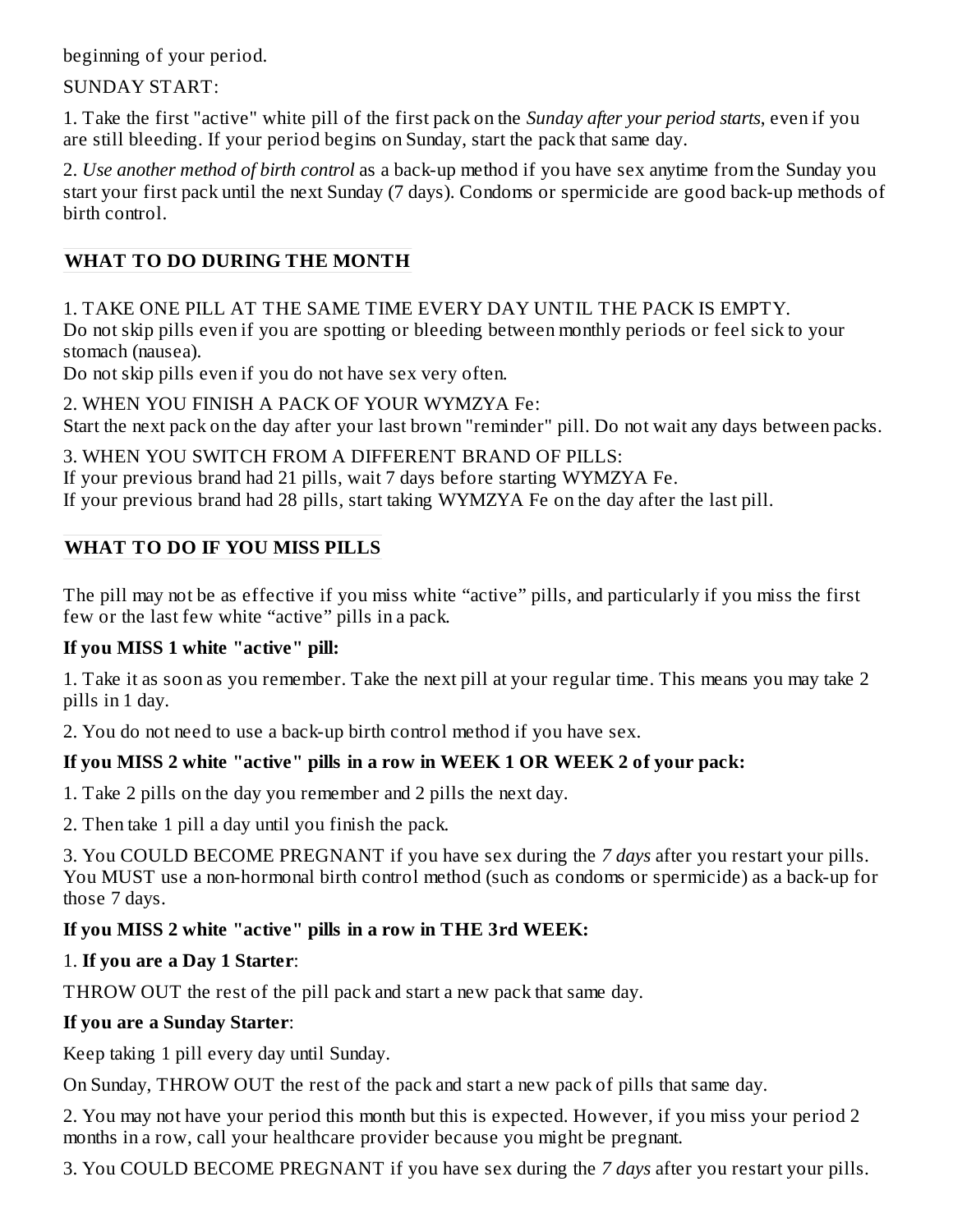You MUST use a non-hormonal birth control method (such as condoms or spermicide) as a back-up for those 7 days.

## **If you MISS 3 OR MORE white "active" pills in a row (during the first 3 weeks):**

## 1. **If you are a Day 1 Starter**:

THROW OUT the rest of the pill pack and start a new pack that same day.

## **If you are a Sunday Starter**:

Keep taking 1 pill every day until Sunday.

On Sunday, THROW OUT the rest of the pack and start a new pack of pills that same day.

2. You may not have your period this month but this is expected. However, if you miss your period 2 months in a row, call your healthcare provider because you might be pregnant.

3. You COULD BECOME PREGNANT if you have sex on the days when you missed pills or during the first *7 days* after restarting your pills. You MUST use a non-hormonal birth control method (such as condoms or spermicide) as a back-up for the first 7 days after you restart your pills.

# **If you forget any of the 7 brown "reminder" pills in Week 4:**

1. THROW AWAY the pills you missed.

2. Keep taking 1 pill each day until the pack is empty.

3. You do not need a back-up method of birth control.

## **FINALLY, IF YOU ARE STILL NOT SURE WHAT TO DO ABOUT THE PILLS YOU HAVE MISSED:**

1. Use a BACK-UP METHOD anytime you have sex.

2. KEEP TAKING ONE "ACTIVE" (WHITE) PILL EACH DAY until you can reach your healthcare provider.

# **GENERAL**

# **1. Pregnancy due to pill failure**

If taken every day as directed, the incidence of pill failure resulting in pregnancy is approximately 1% per year (one pregnancy per 100 women per year), but more typical failure rates are about 5% per year (5 pregnancies per 100 women per year). If pregnancy does occur, the risk to the fetus is minimal.

# **2. Pregnancy after stopping the pill**

There may be some delay in becoming pregnant after you stop using oral contraceptives, especially if you had irregular menstrual cycles before you used oral contraceptives. It may be advisable to postpone conception until you begin menstruating regularly once you have stopped taking the pill and desire pregnancy.

There does not appear to be any increase in birth defects in newborn babies when pregnancy occurs soon after stopping the pill.

# **3. Overdosage**

Serious ill effects have not been reported following ingestion of large doses of oral contraceptives by young children. Overdosage may cause nausea and withdrawal bleeding in females. In case of overdosage, contact your healthcare provider or pharmacist.

# **4. Other information**

Your healthcare provider will take a medical and family history before prescribing oral contraceptives and will examine you. The physical examination may be delayed to another time if you request it and the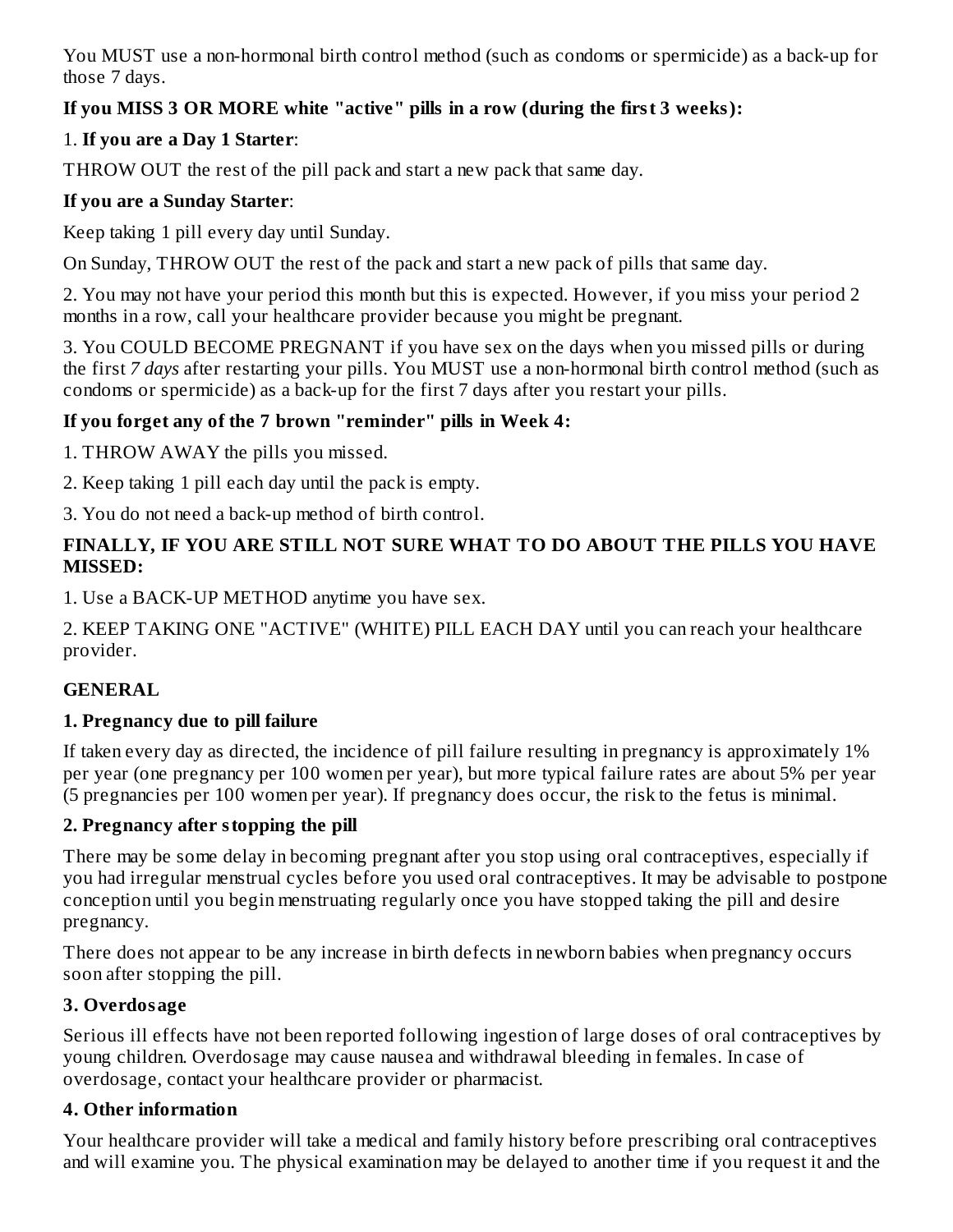healthcare provider believes that it is a good medical practice to postpone it. You should be reexamined at least once a year. Be sure to inform your healthcare provider if there is a family history of any of the conditions listed previously in this leaflet. Be sure to keep all appointments with your healthcare provider, because this is a time to determine if there are early signs of side effects of oral contraceptive use.

Do not use this drug for any condition other than the one for which it was prescribed. This drug has been prescribed specifically for you; do not give it to others who may want birth control pills.

#### **HEALTH BENEFITS FROM ORAL CONTRACEPTIVES**

In addition to preventing pregnancy, use of oral contraceptives may provide certain benefits. They are:

- Menstrual cycles may become more regular
- Blood flow during menstruation may be lighter and less iron may be lost. Therefore, anemia due to iron deficiency is less likely to occur
- Pain or other symptoms during menstruation may be encountered less frequently
- Ovarian cysts may occur less frequently
- Ectopic (tubal) pregnancy may occur less frequently
- Noncancerous cysts or lumps in the breast may occur less frequently
- Acute pelvic inflammatory disease may occur less frequently
- Oral contraceptive use may provide some protection against developing two forms of cancer: cancer of the ovaries and cancer of the lining of the uterus

If you want more information about birth control pills, ask your healthcare provider or pharmacist. They have a more technical leaflet called the Professional Labeling, which you may wish to read.

Manufactured by: Warner Chilcott Company, LLC Fajardo, PR 00738 Manufactured for: Lupin Pharmaceuticals, Inc. Baltimore, Maryland 21202 United States

**To report SUSPECTED ADVERSE REACTIONS, contact Warner Chilcott at 1-800-521-8813 or FDA at 1-800-FDA-1088 or www.fda.gov/medwatch.**



Content Updated: June 2014 10001405

#### **PRINCIPAL DISPLAY PANEL**

NDC 68180-899-13 WYMZYA $^{\mathrm{TM}}$  Fe (norethindrone and ethinyl estradiol tablets, chewable and ferrous fumarate tablets) 0.4 mg/35 mcg 5 Blister Cards. Each Blister Card contains 28 Tablets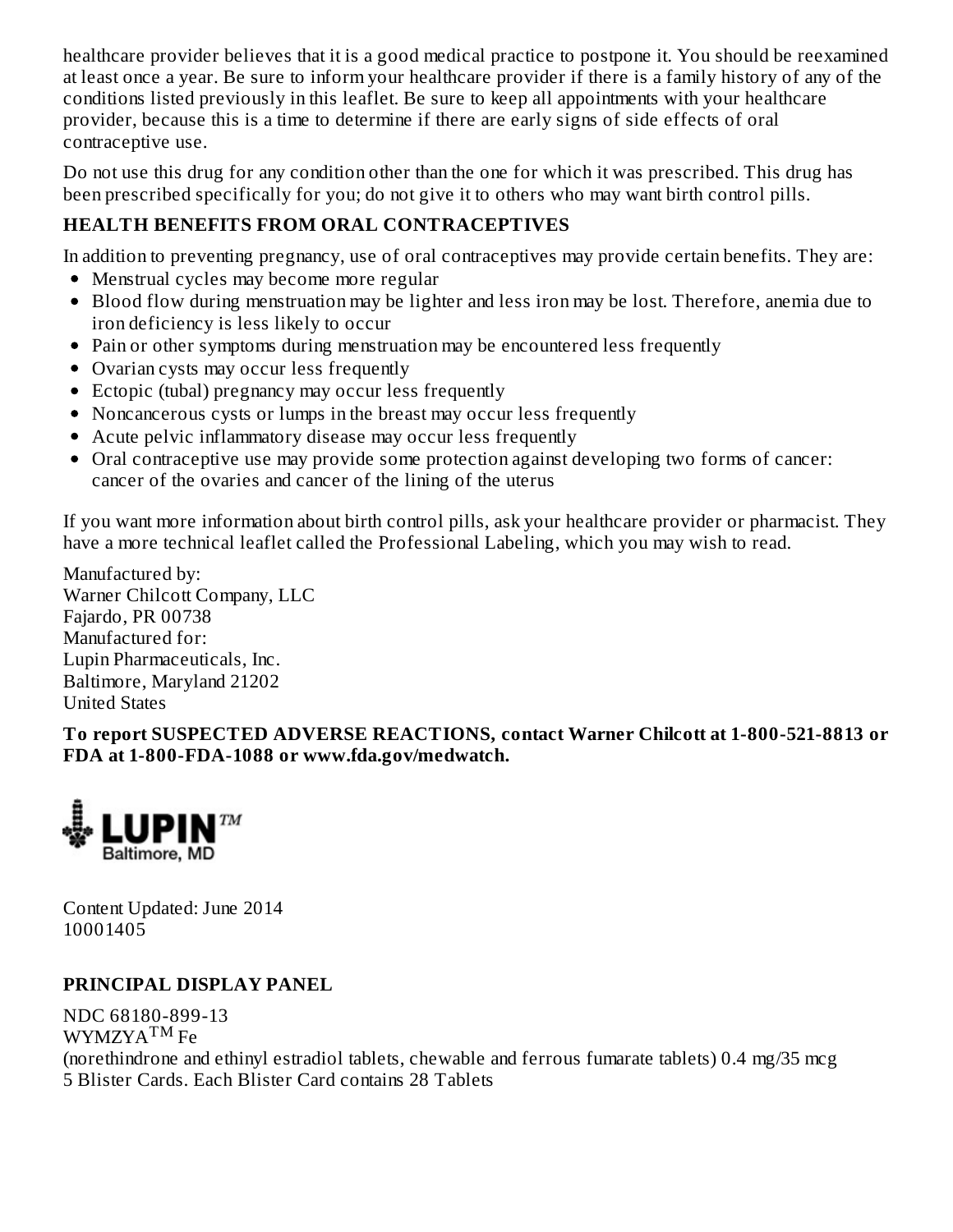

#### **WYMZYA FE**

norethindrone and ethinyl estradiol, and ferrous fumarate kit

| <b>Product Information</b> |                                  |                                                        |  |                    |                                         |  |  |
|----------------------------|----------------------------------|--------------------------------------------------------|--|--------------------|-----------------------------------------|--|--|
|                            | Product Type                     | HUMAN PRESCRIPTION DRUG                                |  | Item Code (Source) | NDC:68180-899                           |  |  |
|                            |                                  |                                                        |  |                    |                                         |  |  |
|                            | Packaging                        |                                                        |  |                    |                                         |  |  |
| #                          | <b>Item Code</b>                 | Package Description                                    |  |                    | Marketing Start Date Marketing End Date |  |  |
|                            | 1 NDC:68180-899-13 5 in 1 CARTON |                                                        |  |                    |                                         |  |  |
| $\mathbf{1}$               |                                  | 1 in 1 BLISTER PACK; Type 0: Not a Combination Product |  |                    |                                         |  |  |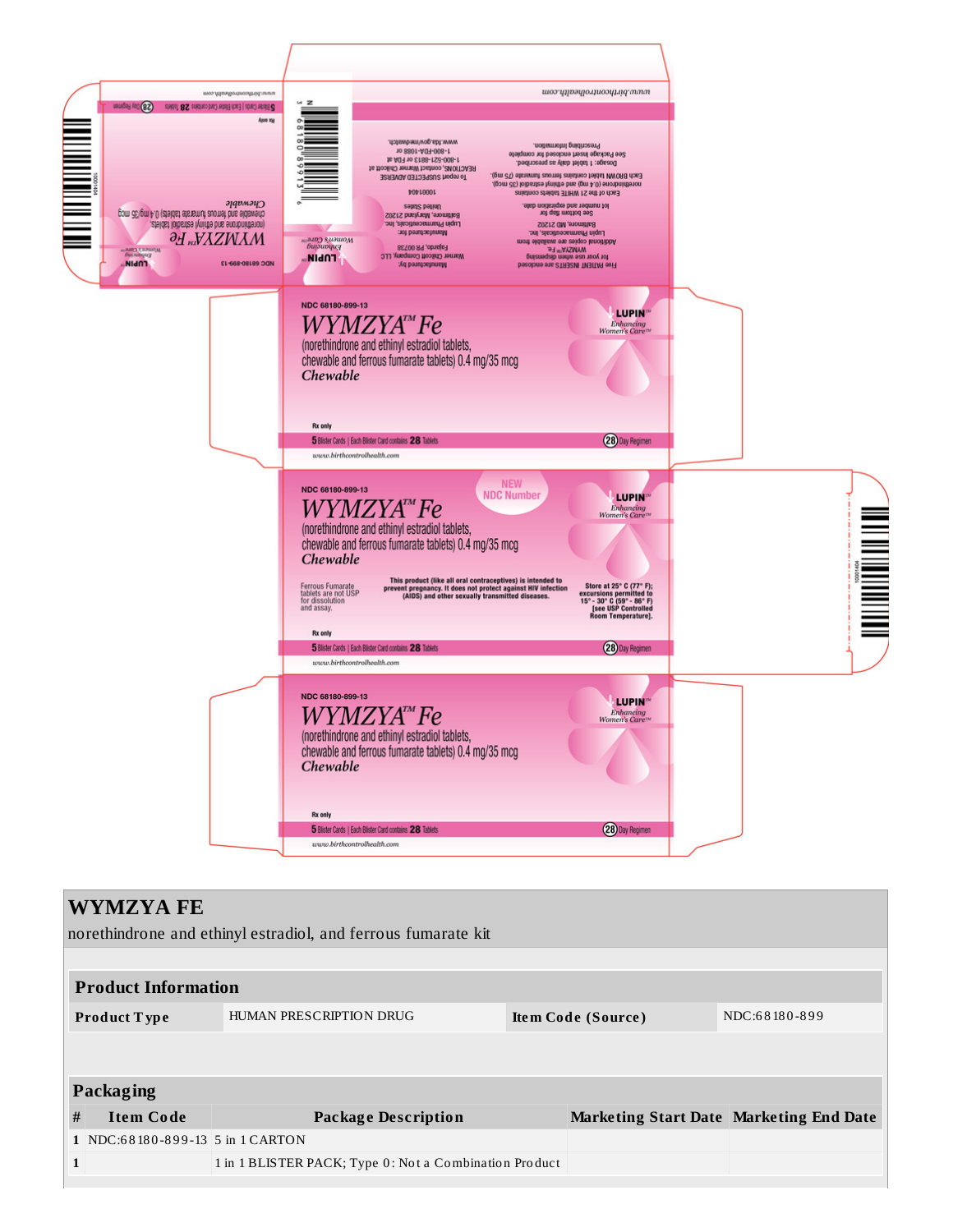| <b>Quantity of Parts</b>                                                   |                                                                                               |                     |                               |                      |                          |            |
|----------------------------------------------------------------------------|-----------------------------------------------------------------------------------------------|---------------------|-------------------------------|----------------------|--------------------------|------------|
| Part#                                                                      | <b>Package Quantity</b>                                                                       |                     | <b>Total Product Quantity</b> |                      |                          |            |
| Part 1                                                                     |                                                                                               | 21                  |                               |                      |                          |            |
| Part 2                                                                     |                                                                                               | 7                   |                               |                      |                          |            |
|                                                                            |                                                                                               |                     |                               |                      |                          |            |
| Part 1 of 2                                                                |                                                                                               |                     |                               |                      |                          |            |
| <b>WYMZYA FE</b>                                                           |                                                                                               |                     |                               |                      |                          |            |
| norethindrone and ethinyl estradiol tablet, chewable                       |                                                                                               |                     |                               |                      |                          |            |
|                                                                            |                                                                                               |                     |                               |                      |                          |            |
|                                                                            |                                                                                               |                     |                               |                      |                          |            |
| <b>Product Information</b>                                                 |                                                                                               |                     |                               |                      |                          |            |
| <b>Route of Administration</b>                                             | ORAL                                                                                          |                     |                               |                      |                          |            |
|                                                                            |                                                                                               |                     |                               |                      |                          |            |
|                                                                            |                                                                                               |                     |                               |                      |                          |            |
| <b>Active Ingredient/Active Moiety</b>                                     |                                                                                               |                     |                               |                      |                          |            |
|                                                                            | <b>Ingredient Name</b>                                                                        |                     |                               |                      | <b>Basis of Strength</b> | Strength   |
| NORETHINDRONE (UNII: T18F433X4S) (NORETHINDRONE - UNII:T18F433X4S)         |                                                                                               |                     |                               | <b>NORETHINDRONE</b> |                          | $0.4$ mg   |
| ETHINYL ESTRADIOL (UNII: 423D2T571U) (ETHINYL ESTRADIOL - UNII:423D2T571U) |                                                                                               |                     |                               | ETHINYL ESTRADIOL    |                          | $0.035$ mg |
|                                                                            |                                                                                               |                     |                               |                      |                          |            |
|                                                                            |                                                                                               |                     |                               |                      |                          |            |
|                                                                            |                                                                                               |                     |                               |                      |                          |            |
| <b>Inactive Ingredients</b>                                                |                                                                                               |                     |                               |                      |                          |            |
|                                                                            | <b>Ingredient Name</b>                                                                        |                     |                               |                      |                          | Strength   |
| CALCIUM PHO SPHATE, DIBASIC, ANHYDROUS (UNII: L11K75P92J)                  |                                                                                               |                     |                               |                      |                          |            |
| LACTOSE (UNII: J2B2A4N98G)                                                 |                                                                                               |                     |                               |                      |                          |            |
| MAGNESIUM STEARATE (UNII: 70097M6I30)                                      |                                                                                               |                     |                               |                      |                          |            |
| <b>MALTODEXTRIN</b> (UNII: 7CVR7L4A2D)<br>PO VIDONES (UNII: FZ989GH94E)    |                                                                                               |                     |                               |                      |                          |            |
| SO DIUM STARCH GLYCOLATE TYPE A POTATO (UNII: 5856J3G2A2)                  |                                                                                               |                     |                               |                      |                          |            |
| SPEARMINT (UNII: J7I2T6 IV1N)                                              |                                                                                               |                     |                               |                      |                          |            |
| SUCRALOSE (UNII: 96K6UQ3ZD4)                                               |                                                                                               |                     |                               |                      |                          |            |
|                                                                            |                                                                                               |                     |                               |                      |                          |            |
|                                                                            |                                                                                               |                     |                               |                      |                          |            |
| <b>Product Characteristics</b>                                             |                                                                                               |                     |                               |                      |                          |            |
| Color                                                                      | <b>WHITE</b>                                                                                  | <b>Score</b>        |                               |                      | no score                 |            |
| <b>Shape</b>                                                               | <b>ROUND</b>                                                                                  | Size                |                               |                      | 6 <sub>mm</sub>          |            |
| Flavor<br><b>Contains</b>                                                  |                                                                                               | <b>Imprint Code</b> |                               |                      | WC;581                   |            |
|                                                                            |                                                                                               |                     |                               |                      |                          |            |
|                                                                            |                                                                                               |                     |                               |                      |                          |            |
|                                                                            |                                                                                               |                     |                               |                      |                          |            |
| <b>Marketing Information</b>                                               |                                                                                               |                     |                               |                      |                          |            |
| <b>Marketing Category</b><br>NDA AUTHORIZED GENERIC                        | Application Number or Monograph Citation Marketing Start Date Marketing End Date<br>NDA021490 |                     | 12/19/2012                    |                      |                          |            |